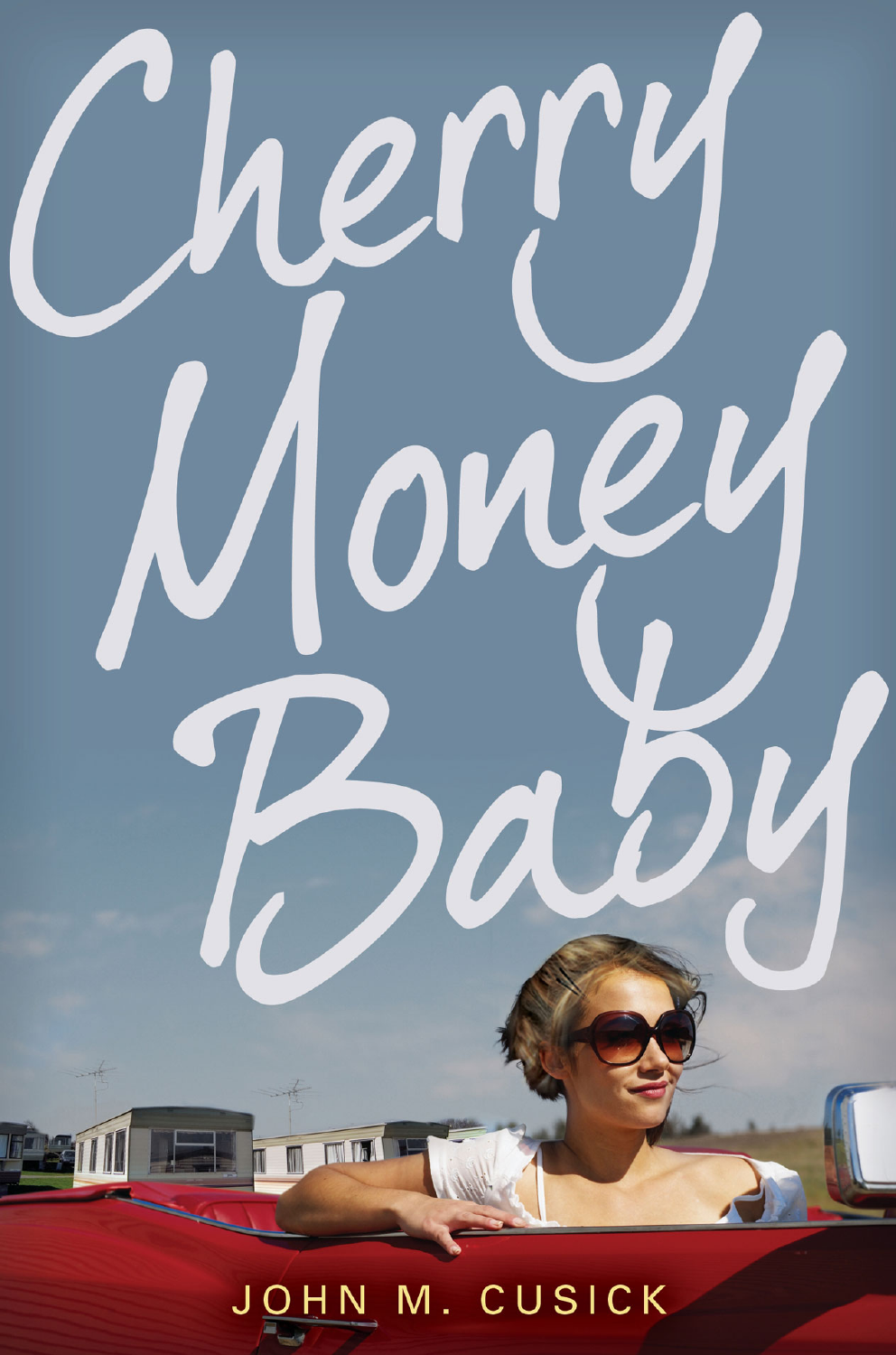## Chapter One The Loop

Cherry's run was a loop, from her trailer park, down Hope Avenue, up Route 9, past the bottling plant, and back down Webster. The same every day. Same direction, same view.

Except today.

The road ahead was blocked. She slowed a few yards from the sawhorses, stopped, bent, stretched, and spit onto the pavement. The kid in the traffic vest made a face.

"What's going on?"

"The road's blocked," said the kid.

There were police cruisers and wooden barriers and detour signs.

"No kidding," said Cherry. "I mean, why?"

"They're filming a movie," said the kid. He was maybe in college. He had those super-geek glasses that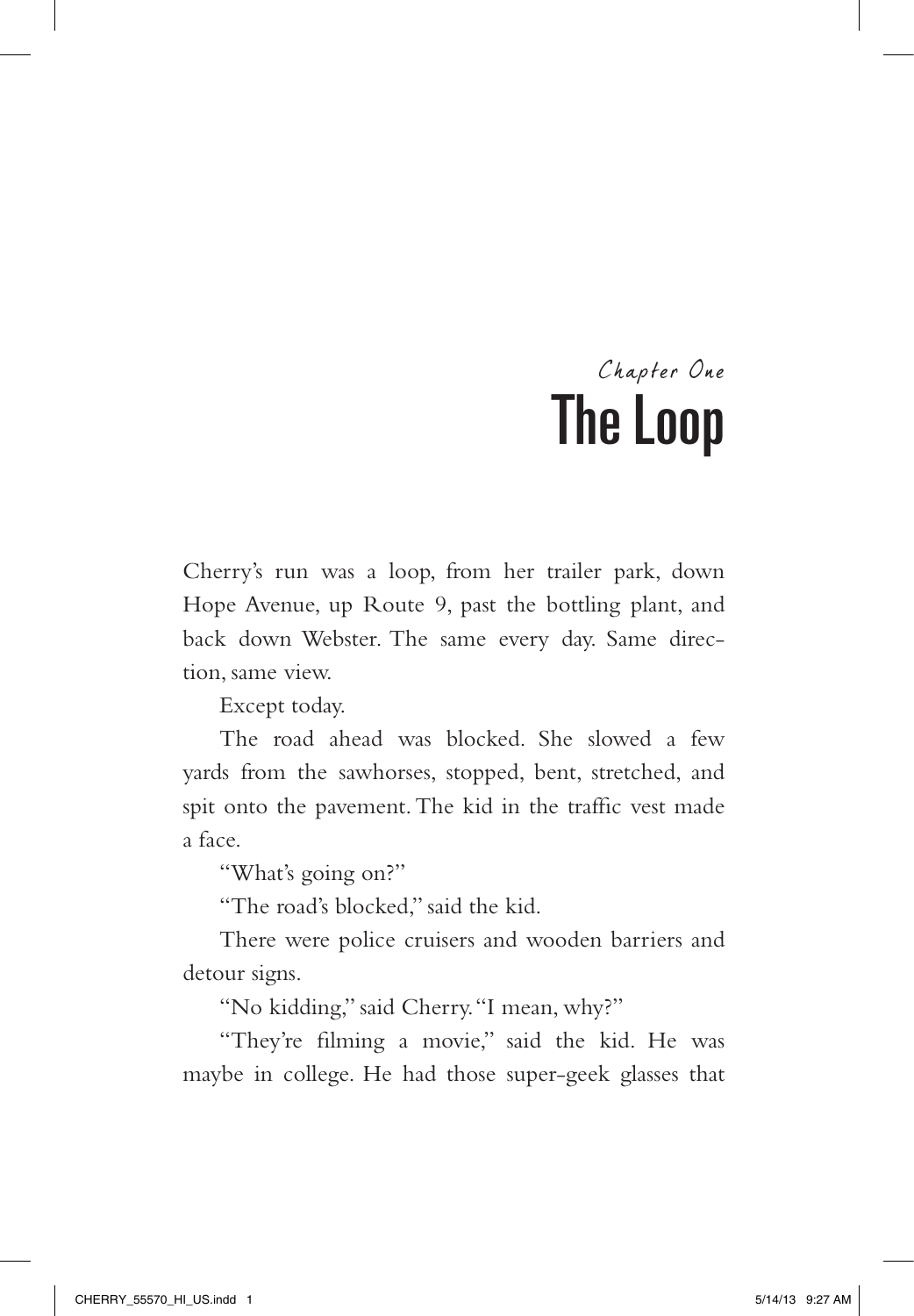actual geeks bought when they decided to embrace geekdom. He was probably wearing old-fashioned sneakers. Cherry stretched her calves and checked.

Yup.

"What movie?"

"It's a remake of *Alive and Unmarried,* the one about Stewart Cane, the guy who, like, invented soda."

"And they're filming it here?"

Aubrey didn't have much to recommend it besides a nightclub, Shabooms, and they had one of those over in Worcester, too.

"Yeah. So the road's blocked. You gotta go around."

Cherry put her palms out. "Okay, okay, I'm going. Easy."

She spit one more time for good measure and started back home. She jogged past the nice houses, then the slightly scrubbier houses farther down, then the justplain-scrubby houses, and at last came to the entrance of her trailer park, two streets of mobile homes called Sugar Village. Next to the village was Sweet Pond, which was clear and dead, thanks to runoff from the cola bottling plant. The lake sort of smelled sweet. She always liked that.

A weed-clogged crack separated the darker concrete of Hope Ave. from the paler cement of Sugar Village, and some part of Cherry, left over from avoiding cracks and broken backs, hopped over the threshold.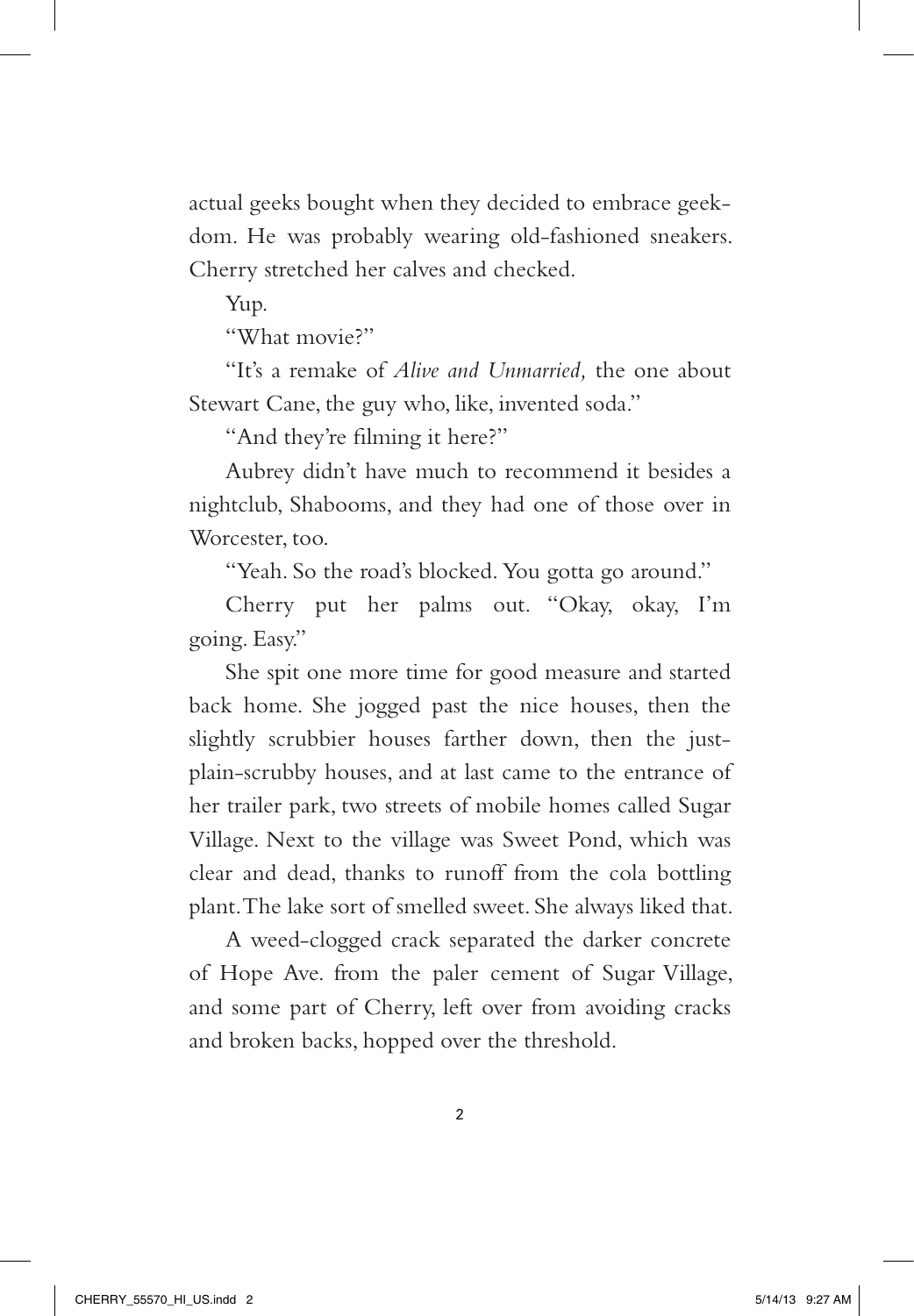That hadn't been too bad. She didn't flip out or swear at the glasses kid. See? She could be chill. She decided today was Day One of her new life of not flipping her shit at people. Today was Day One of not being a crazy bitch.

Their trailer was small, even by trailer standards. Cherry's bedroom was half a bedroom, split down the middle with a flimsy wall of Sheetrock. Her younger brother, Stew, had the other half. No wall was more than two inches thick, which meant a stray elbow or angry fist could easily knock through to the next room. Every snore, conversation, or cough was audible through the walls. Privacy was a dream — except in the glass phone booth of the shower, which was a great place to get some thinking done.

The faucet sputtered and gagged, releasing a jet of scalding water and steam. She stood under the flow, letting her thoughts wash away with the sweat and road grit. Hot showers were the best, with the water so hot it turned your skin pink, as if you could shed it gecko-style. And just when she couldn't stand it any longer—*twist*, *crank, rattle* — she'd torque the cold water to full. The shock *nuked* conscious thought.

A quick change and Cherry flounced into the kitchen in her work uniform. Burrito Barn staff were required to wear vomit-yellow polo shirts with matching visors. She'd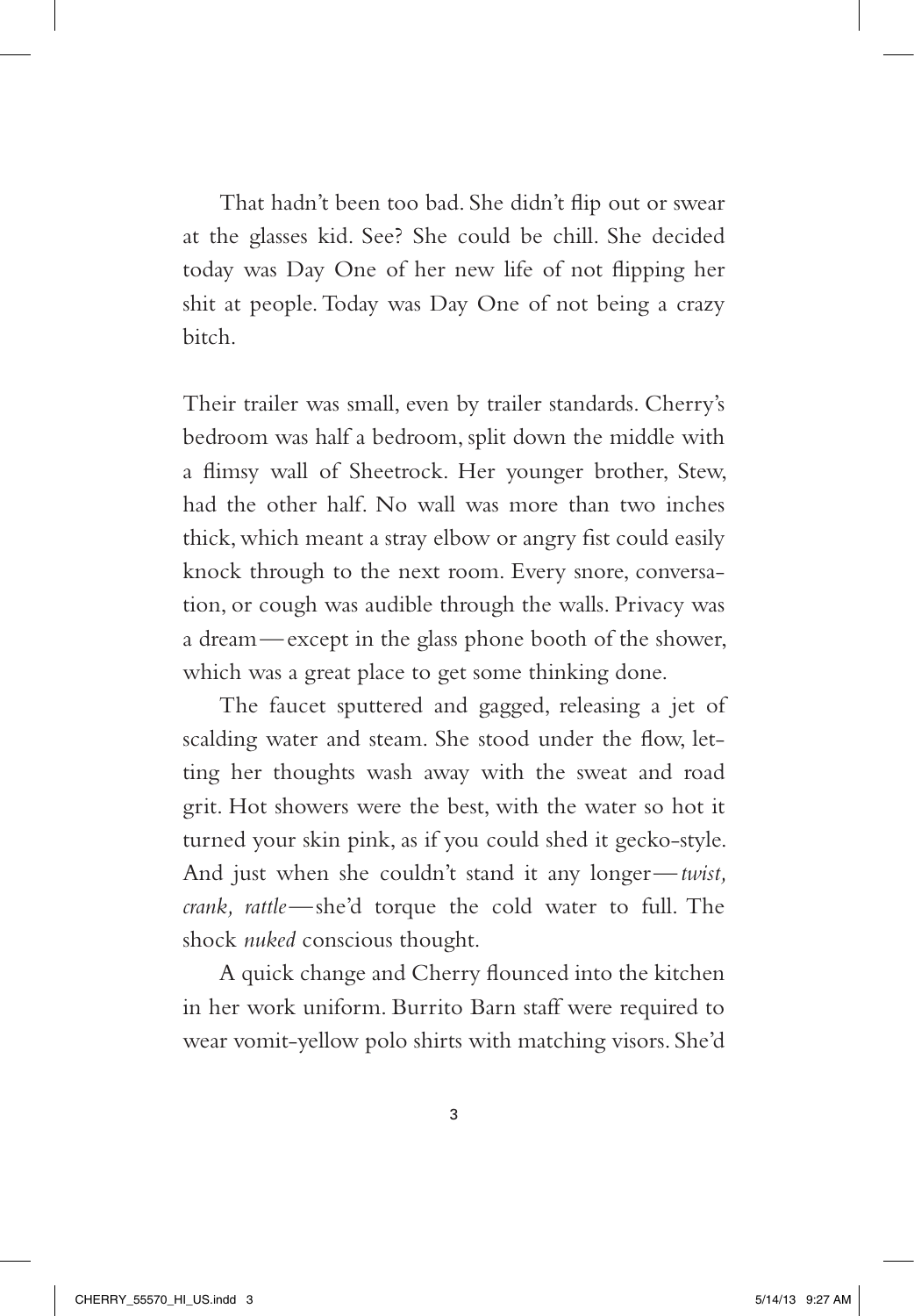spent the previous evening scrubbing a chipotle stain off the lapel with a toothbrush.

The percolator bubbled, filling the trailer with an oaky, burned smell. Cherry's father sat at the kitchenette table, palms enveloping his favorite mug. She kissed his forehead.

" Morning, Pops."

Grunt.

"I'll make you breakfast."

Pop flipped a page in the *Aubrey Times.* "Donuts in the fridge."

"No donuts." She retrieved the frying pan from its drawer. "You gotta eat healthier, Pops, or your heart's gonna 'splode."

The sink was filled with last night's pasta dishes. No one asked her to wash them, but the men were just fucking *incapable.* Pop and Stew might be content to eat off a plate with congealed gravy stuck to the underside, but *someone* had to have standards.

"How was your run?"

" Aborted," said Cherry. "They're filming a movie at the bottling plant, I guess."

"You couldn't just go around?"

"Nah. If I can't do *my* route, I'm not running."

"You're a crazy girl."

"I know."

She set the eggs sizzling and retrieved a Yow-Gurt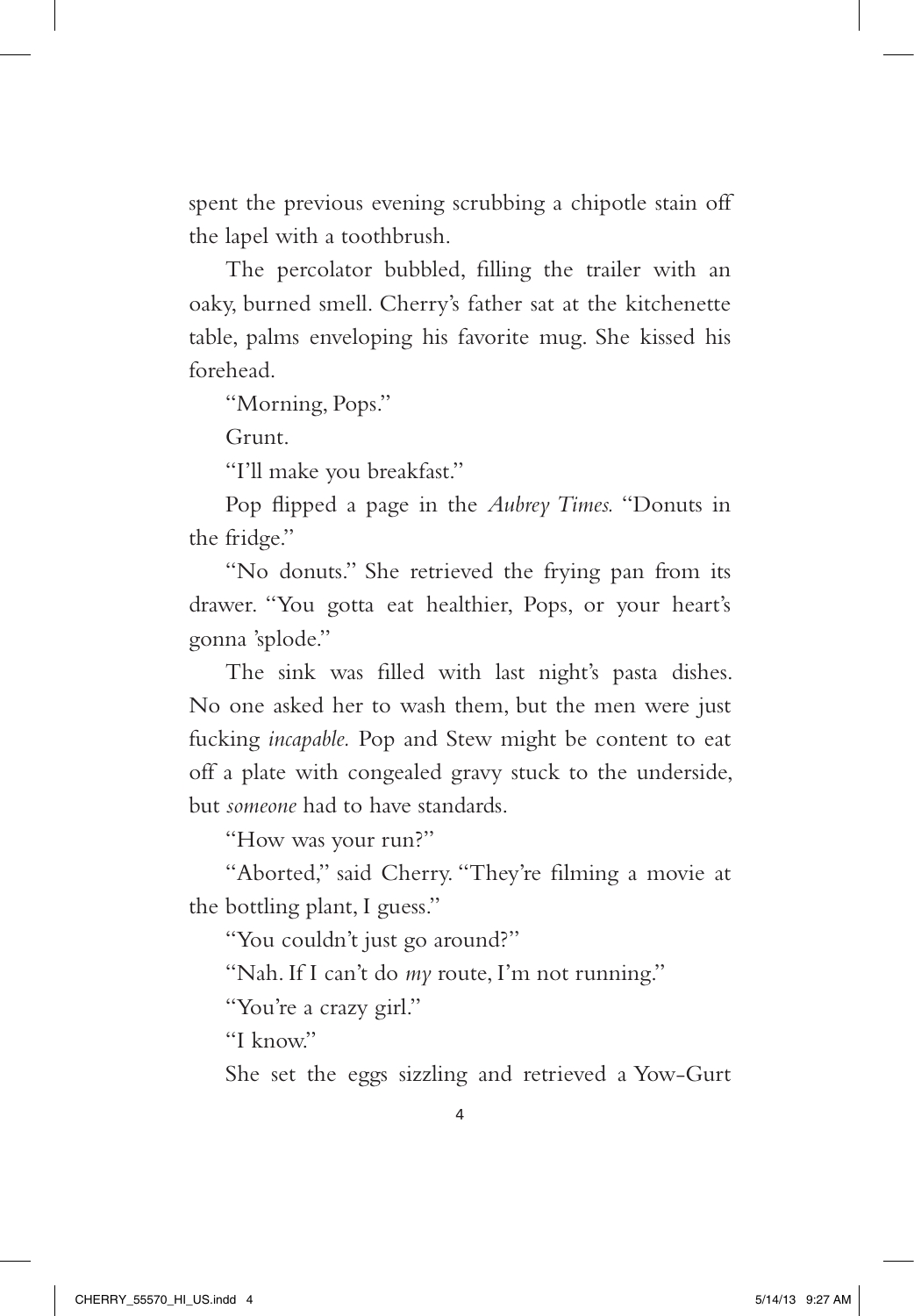from the fridge. According to the package, it was both nutritious *and* delicious. Pop eyed the pink sludge as though he doubted both counts.

"How come I gotta eat eggs and you get to eat that shit?"

"I'm not fat, Pops."

Pop huffed, turned a page. "I'm big boned."

"And your big bones are covered in clogged arteries," said Cherry. "You're like a bacon-wrapped dino skeleton."

Pop chuckled and handed her the comics page. Charlie Brown missed the football. Cherry missed *Calvin and Hobbes.*

"Your quarterly report card came in."

Her eyes jerked up a little too quickly. She lowered them. "Oh?"

"Yeah. Apparently it came a week ago, but somehow it fell out of the mailbox."

" Weird."

"And into the trash."

"Huh."

"And got ripped into a million pieces."

Cherry ate her yogurt. "Must have been mice. I told you we need an exterminator."

He pushed the document across the table. It had been reassembled with Scotch tape, roughly, but the writing was still legible. Next time she'd burn it.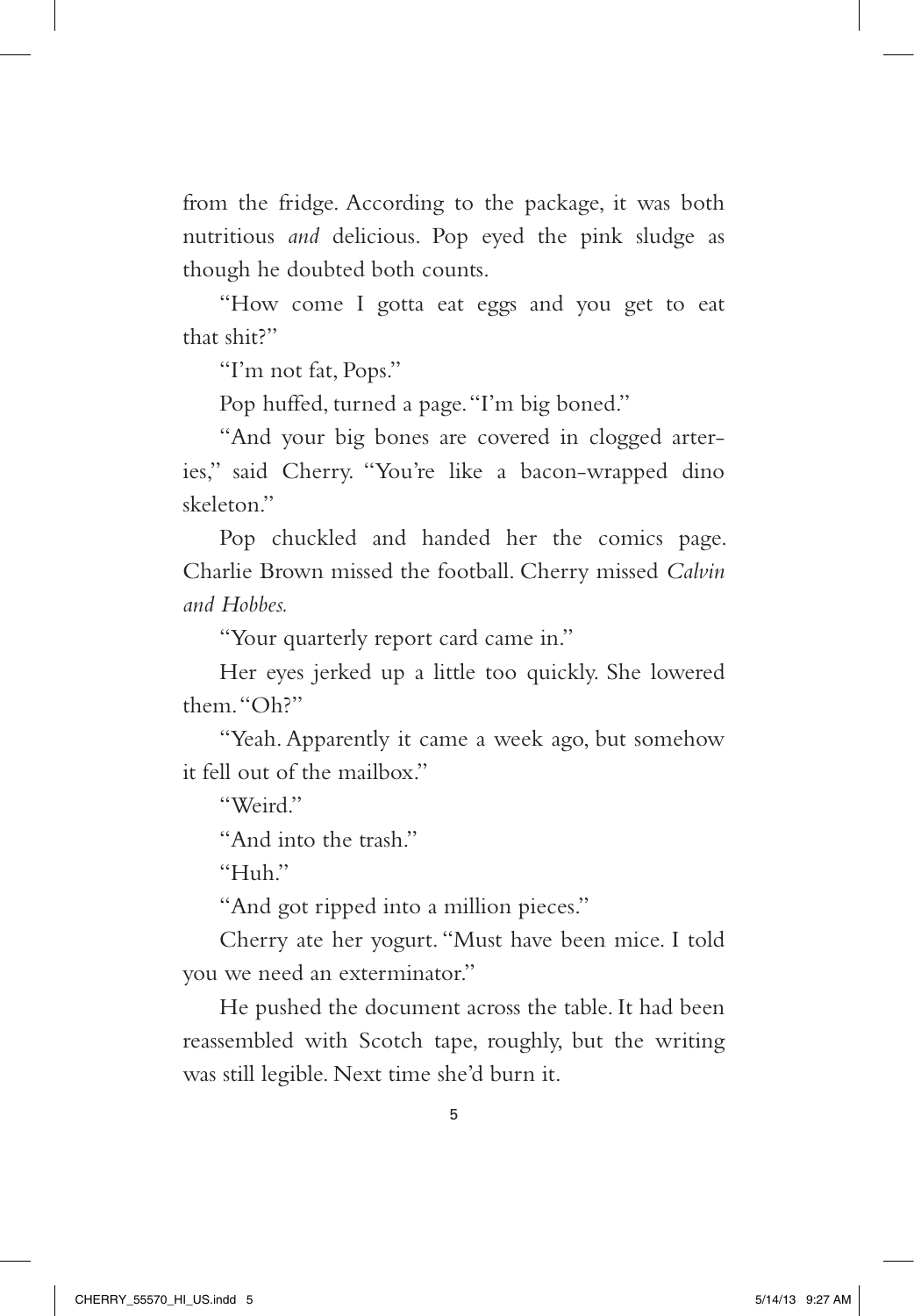"Look, what does it matter?" She tossed the empty Yow-Gurt cup over her shoulder. It landed squarely in the trash. Pop raised his eyebrows, duly impressed. "I'm graduating, aren't I?"

"Yeah, *high school,*" said Pop. "What about college? How do you expect to get in with report cards like this?"

Cherry allowed herself a peek at the Aubrey Public stationery. The details had not magically transformed:

*Lacks drive. Vulgar language. Impulse-control problems.*

"That last one is bullshit," said Cherry. "I do *not* have fu —" She took a breath, smiled, turned her palms out. "I am rage-free. And my language isn't *vulgar* — it's . . . colorful."

Pop chuckled. She started to stand, but he stopped her with a gentle hand on her wrist. "You're not getting off easy because you make me laugh, Alice Kerrigan."

Cherry swallowed. "I hate that name."

" Cherry."

"Pop."

He released her. "What do you wanna do?"

"I want to save your eggs before they vulcanize."

When your pop's an auto mechanic, you pick up some choice vocab.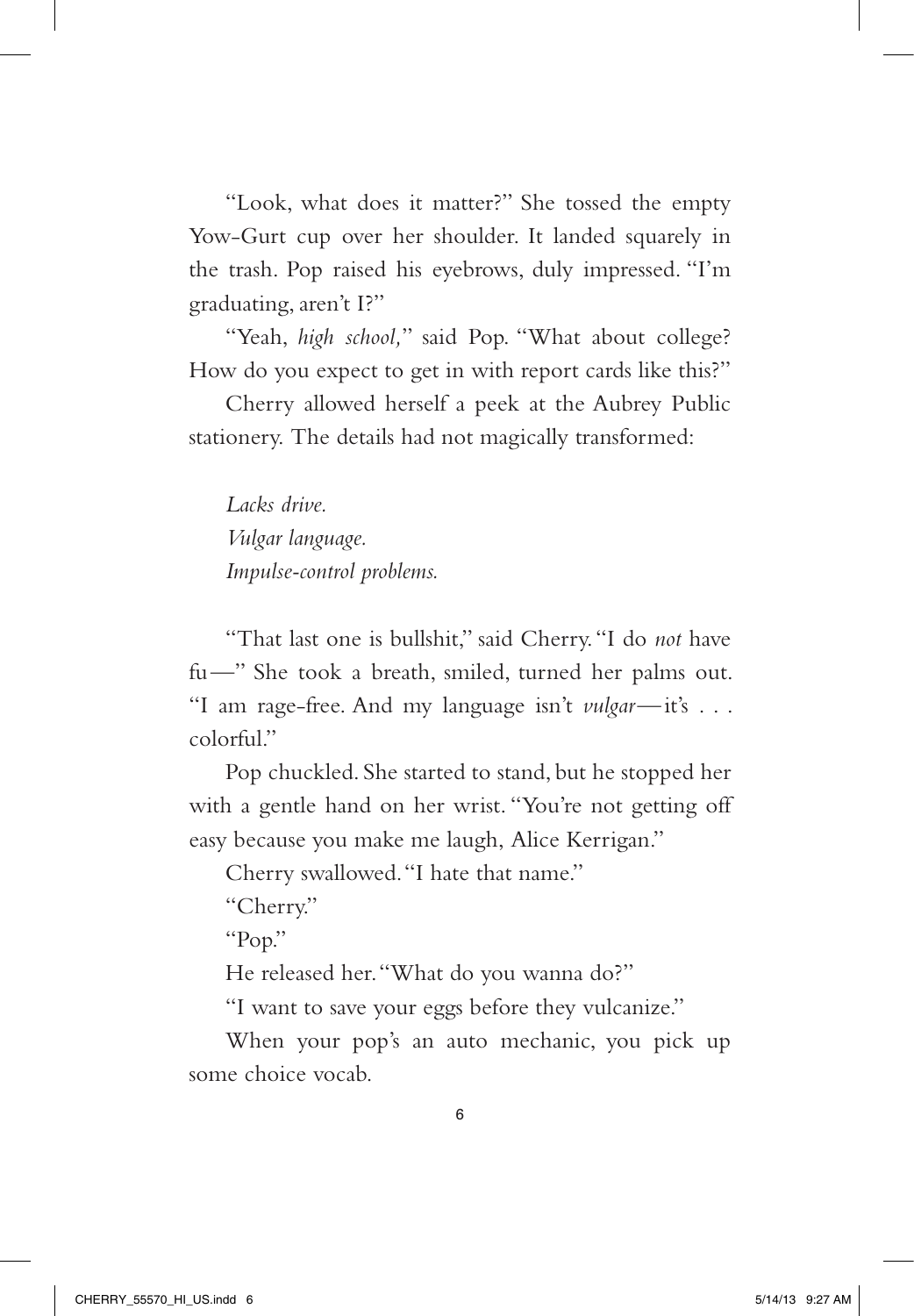Pop sighed like a deflating bouncy castle and turned out his palms — a family gesture.

She wasn't sure how it had happened, this Grand Canyon of a misunderstanding between her and Pop. She was on one side, missing early decision for college, pretending to forget early enrollment, dropping hints about taking a year off. Then way the hell and gone on the other side was Pop, who usually respected her decisions, but now he was wringing his hands, waiting for those applications to go out, still expecting Cherry to be the first Kerrigan to go to college, the family vanguard, the one with *potential.*

She wasn't going to college, and she just couldn't bring herself to tell him.

She added some chopped peppers to the eggs. (In addition to washing the dishes, the boys were incapable of shopping for anything other than microwave pizza and beer.) She served it up on Pop's favorite Patriots plate.

"What's all this green shit?"

" Vegetables," said Cherry.

"No cheese?"

"Are you serious?"

She flicked away the report card and tossed it in the bin with the coffee grounds, browned paper towels, and other garbage.

Something smacked her on the back of the head.

" Goddamn it, Stew!"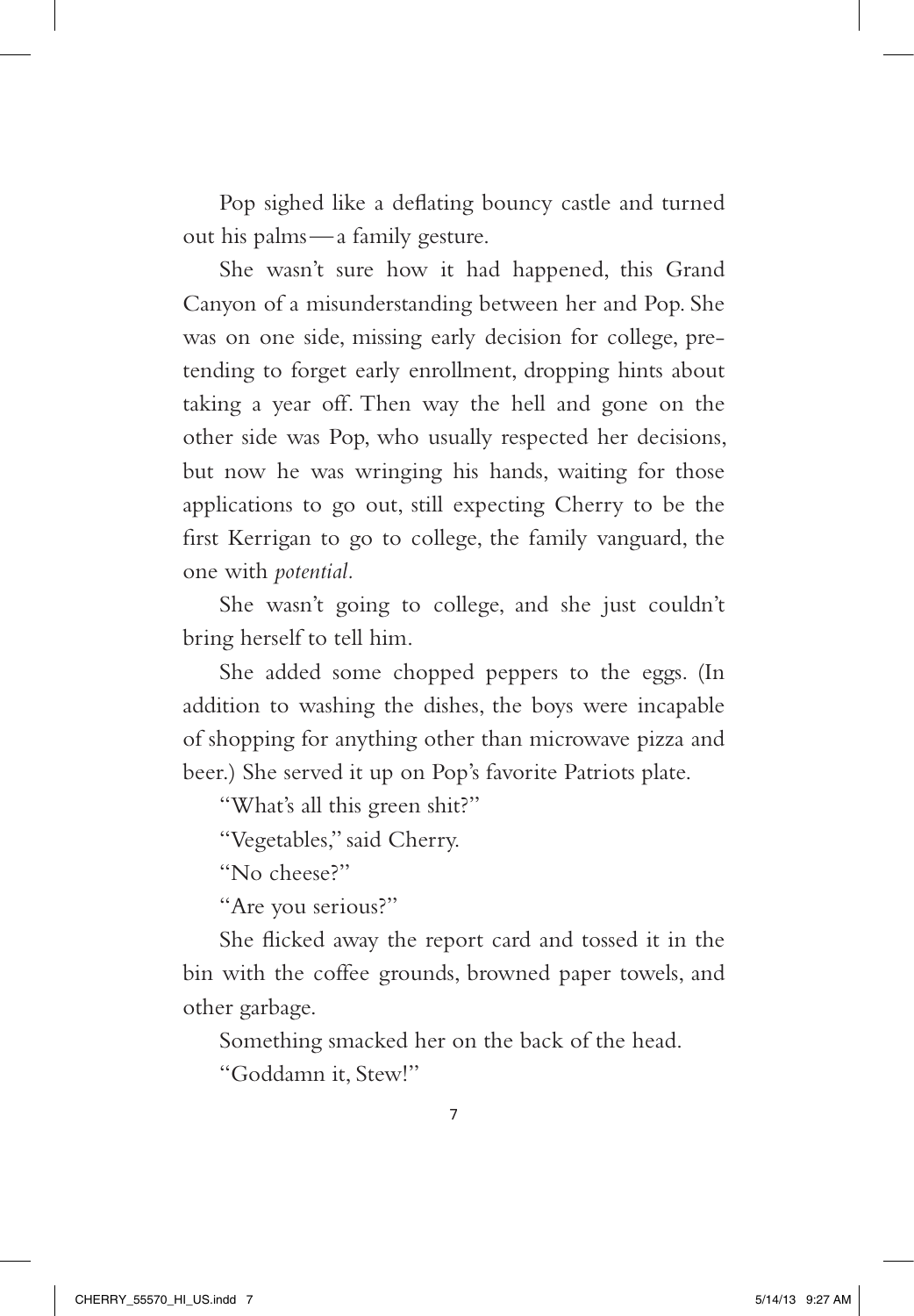"Language," said Pop.

"Morning, family!" Cherry's brother opened the cabinet and took down the Cap'n Crunch. "How is everyone this fine Sunday?"

Cherry socked his shoulder, then leaned in close, sniffing. Stew looked at her like she'd just farted. "What?"

"You stink like weed," she said in a whisper.

"You can't smell shit," he hissed.

"You better have left some hot water for me," Pop said, examining a green-and-yellow wad at the end of his fork.

"I got hot water for about two seconds. Blame Cherry," said Stew. He arranged himself in Cherry's seat with the cereal and a carton of milk. Cherry checked the clock on the stove and sat between the boys.

"Eat quickly, all right? We gotta go soon."

"Go where?" Stew asked.

"I got work, genius," Cherry said. "You're driving me, like always."

"Can't today," said Stew, mouth full of cereal. "Pop's got me driving out to Marlborough to pick up a new muffler."

Cherry's jaw dropped. She looked to Pop. "Why didn't you tell me?"

He shrugged. "You can walk it. It's not that far."

"Work starts in five minutes, and it's a fifteen minute walk!"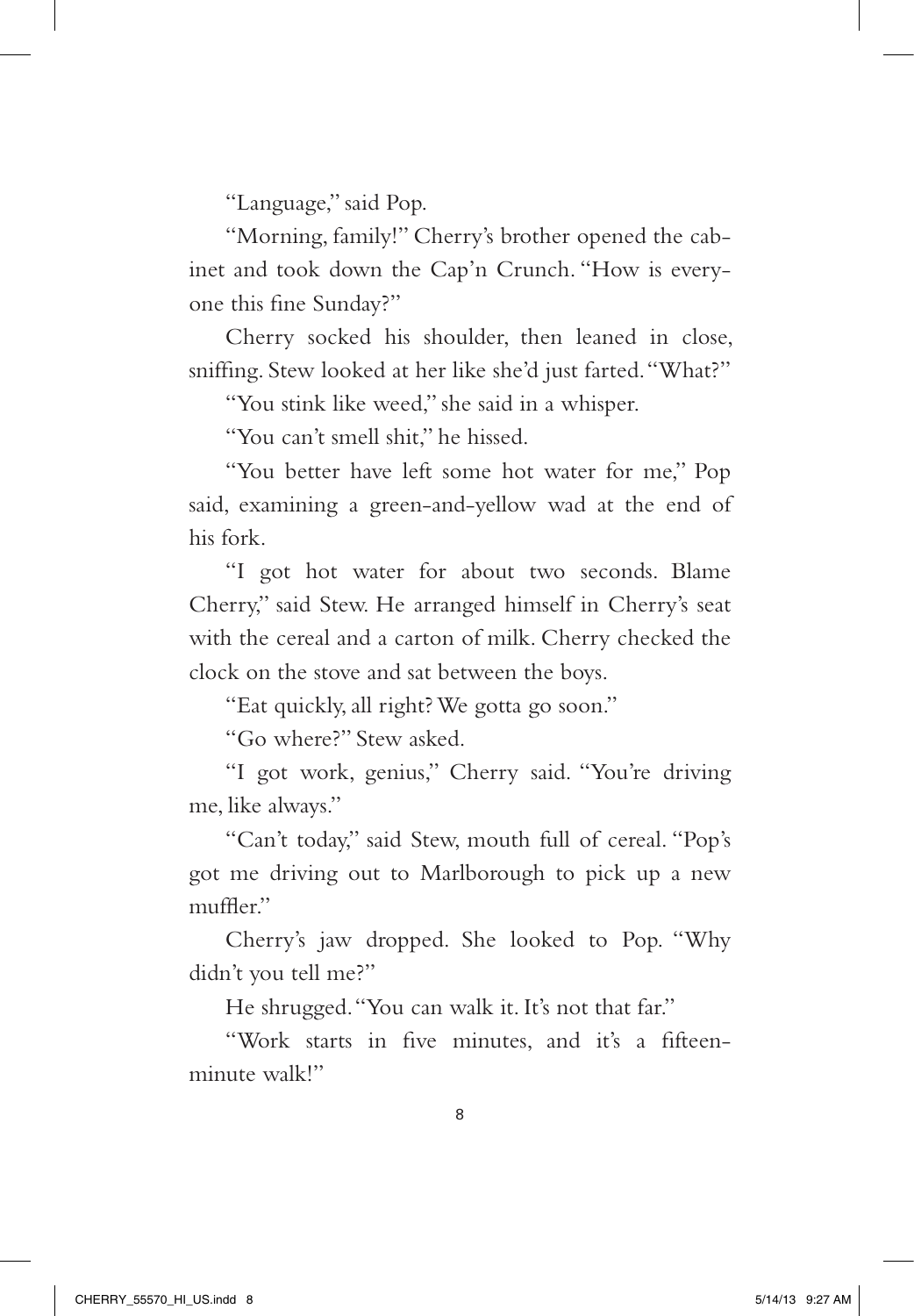"Then I guess you better start running," Stew said.

"Fuck!" Cherry jumped up, knocking over her chair. "*This* is why I need a fucking car, Pop! You said you were gonna fix up one of the old junkers at the shop for me!"

Pop leaned away as if her anger were a hailstorm. "I will, soon as I can."

"You been saying that for two years! *Goddamn it!*"

She grabbed her keys and slammed open the screen door, making for Hope Ave. at a dead sprint.

For the record: Cherry knew she was a crazy girl. She had been since forever. The oldest example, the earliest moment of craziness Cherry could recall, transpired on a humid Tuesday afternoon, after a morning spent doodling with chalk on the sticky-hot driveway. Cherry was bent over her flower, scribbling with a diminishing pink nib, when she heard shouting inside the trailer. She was seven, knees tacky with driveway grit, pink tint on her neck and shoulders from two hours in the hazy sun. The screen door slammed open.

Here the memory skips a frame. It was later, the humidity had hatched thunder and rain, and Pop sat at the kitchen table, just . . . paralyzed. Cherry's mother dragged a flower-print suitcase to a big red sports car of a make and model that all of Cherry's subsequent automotive education could not discern through memory's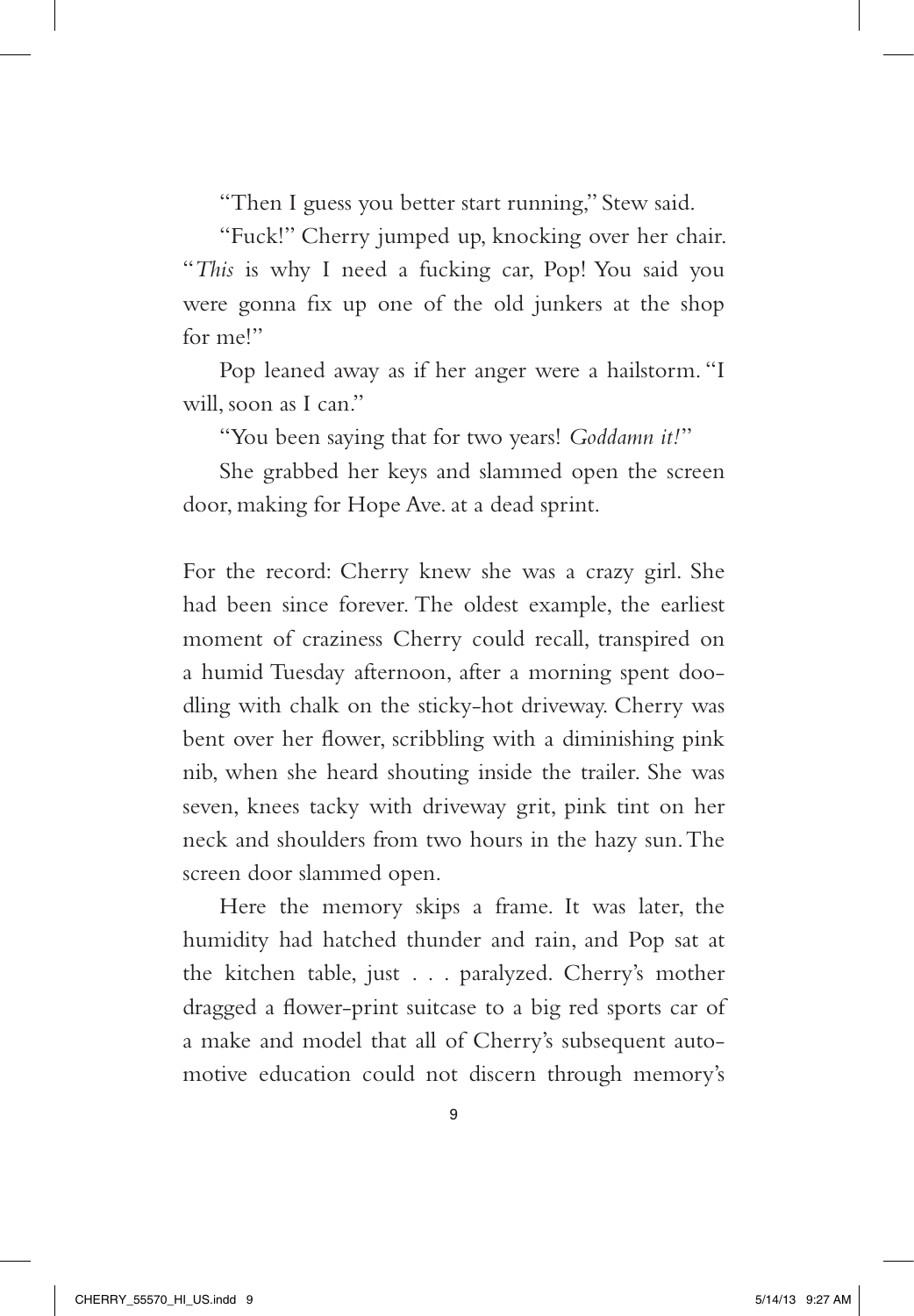downpour. There was a man at the wheel. Her mother did not look back or say good-bye. The suitcase's casters jittered over the driveway where Cherry's chalk flowers were rapidly dissolving.

She was too young to get it, what was happening, but knew she now hated her mother. In her childish understanding of the situation, the chalk, which her mother had purchased, was somehow to blame. To hurt Momma, Cherry threw the yellow Crayola chalk box at the big red sports car and screamed, "I don't even *want* it!"

Momma didn't notice. Trunk slam. Door slam. Lightning flash. The brake lights flared, and the red mystery car was gone, taking her mother with it.

This is what Cherry discovered about herself: while her brother hid in his room and her father stared glumly into his coffee, it was Cherry alone, seven-year-old Cherry, who, in so many words, told their selfish, disloyal, inconstant mom to go fuck herself.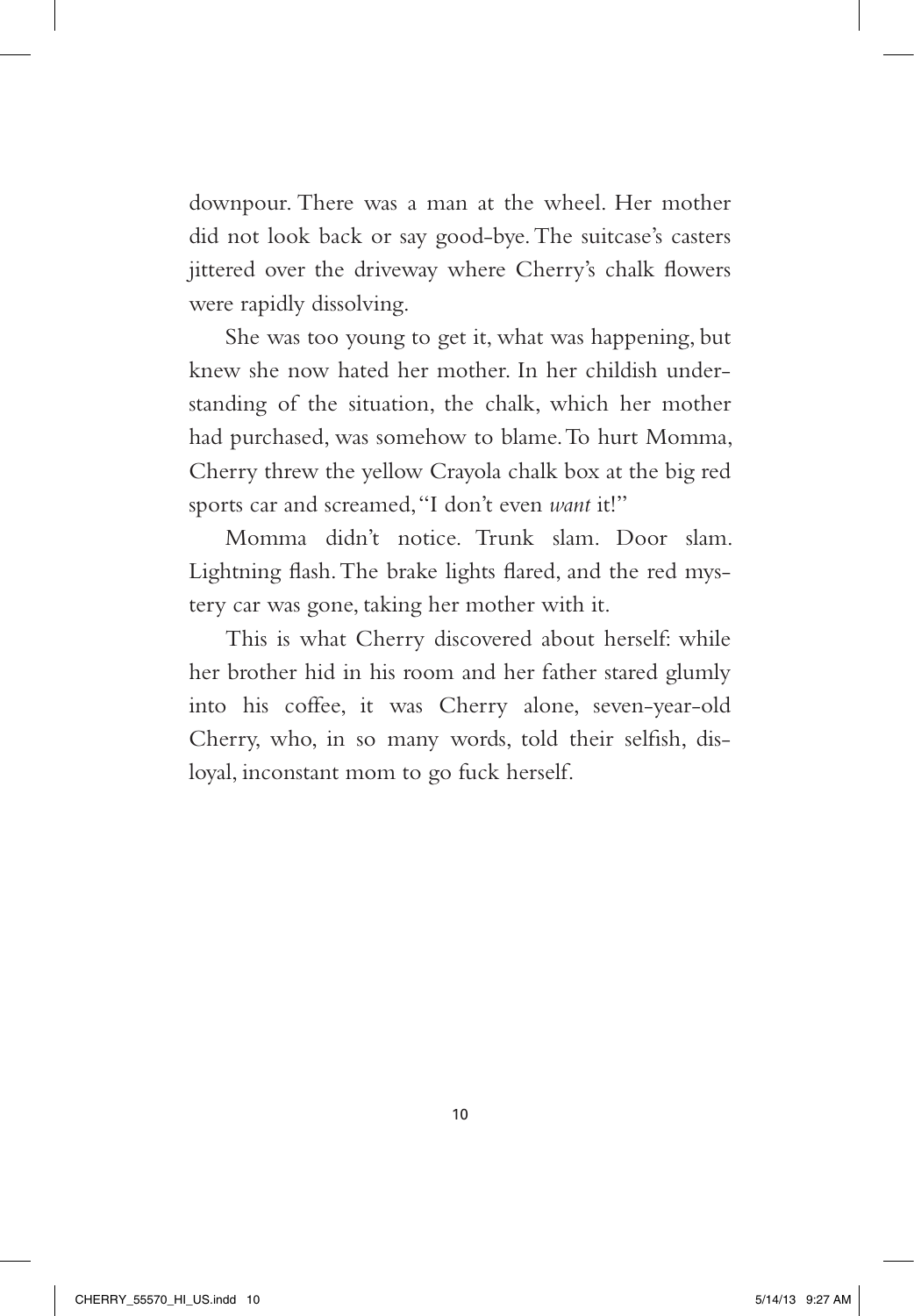# Chapter Two The International Sign for Help Me, I'm Dying

She'd worked at Burrito Barn since freshman year, when it was Jeb's Chicken Jamboree. In addition to her perfect attendance, Cherry Kerrigan was a master burrito roller. A monkey could fold a taco, but it took an artist to make the perfect burrito. Roll too tight and it exploded in your mouth, too loose and the filling landed in your lap. Burrito rolling wasn't a career plan or anything, but she liked having something she was good at, unlike school. Working hard, getting paid — these were things to be proud of.

Cherry arrived at ten thirty, soaked through and breathing hard. Her manager glanced up from the breakroom whiteboard.

"What are you doing here?"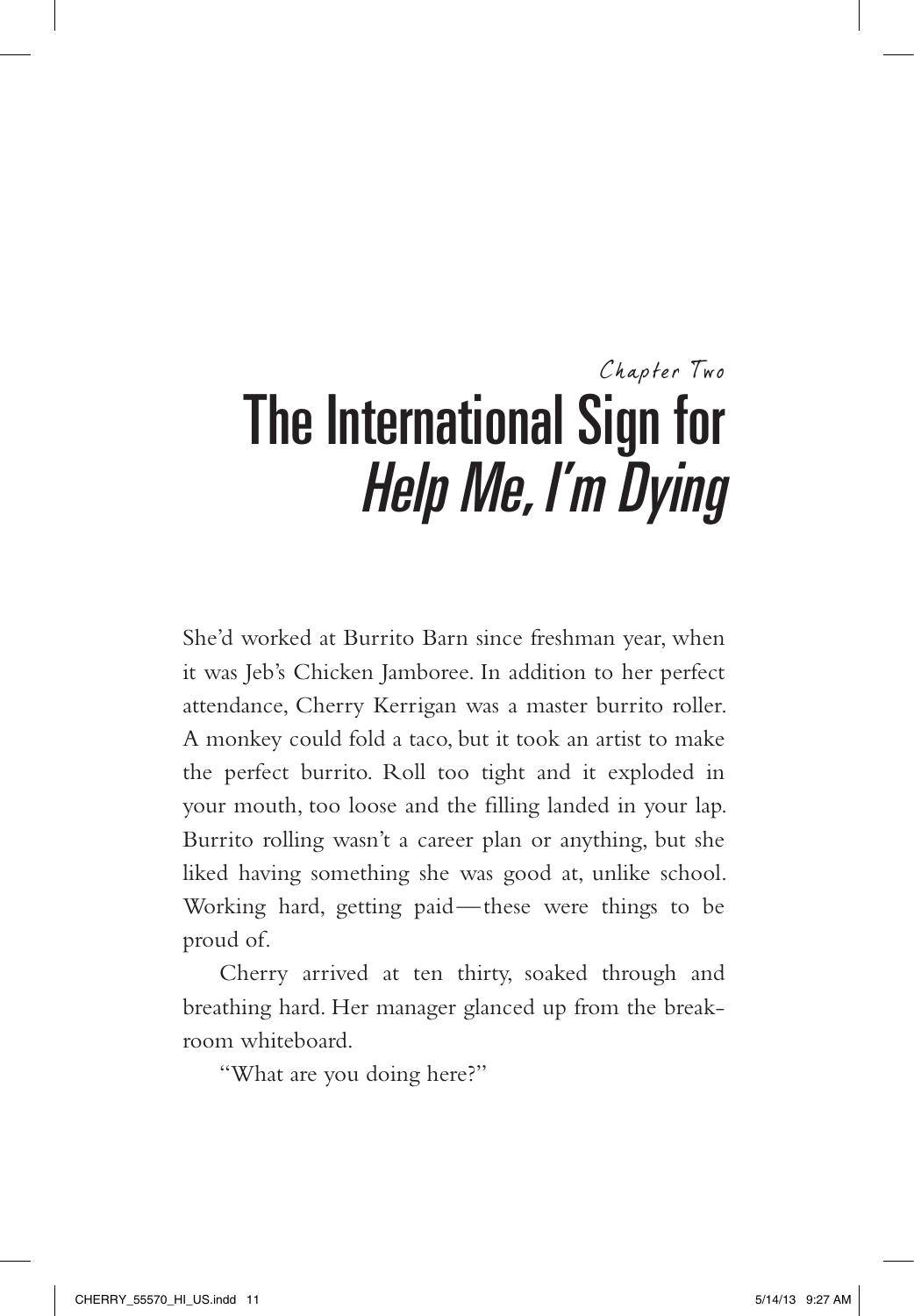Cherry took a drink from the bubbler. "I work here. Remember?"

"Not today you don't." He pointed at the whiteboard, a grid of indecipherable squiggles. "You're working tomorrow, the twenty-fifth."

"I can't work on Monday. I go to school."

The manager squinted at her, looked back at the board. "You do? How old are you?"

"Also, you didn't tell me I had the day off."

The manager tapped his chin with the marker, leaving an ink soul patch. "Oh, yeah."

"So?"

"So, you're still not working today. It's not on the board." He gestured to the squiggle grid as if this explained everything. "See?"

Cherry plucked the marker from his hand and wrote her name in the 10:30–4:30 slot. "Voilà. It is written." She handed him the marker. "Okay?"

He swallowed and nodded. He was a little afraid of her. That was fine by Cherry.

The burrito station was a long table with a sneeze guard and a sink at one end. The blotter was stenciled with burrito-rolling instructions, which Cherry largely ignored. Above the sink was a three-paneled safety poster. The poster featured two characters: Red Guy and Green Guy. Red Guy was choking, and Green Guy was performing the Heimlich maneuver. Some joker had drawn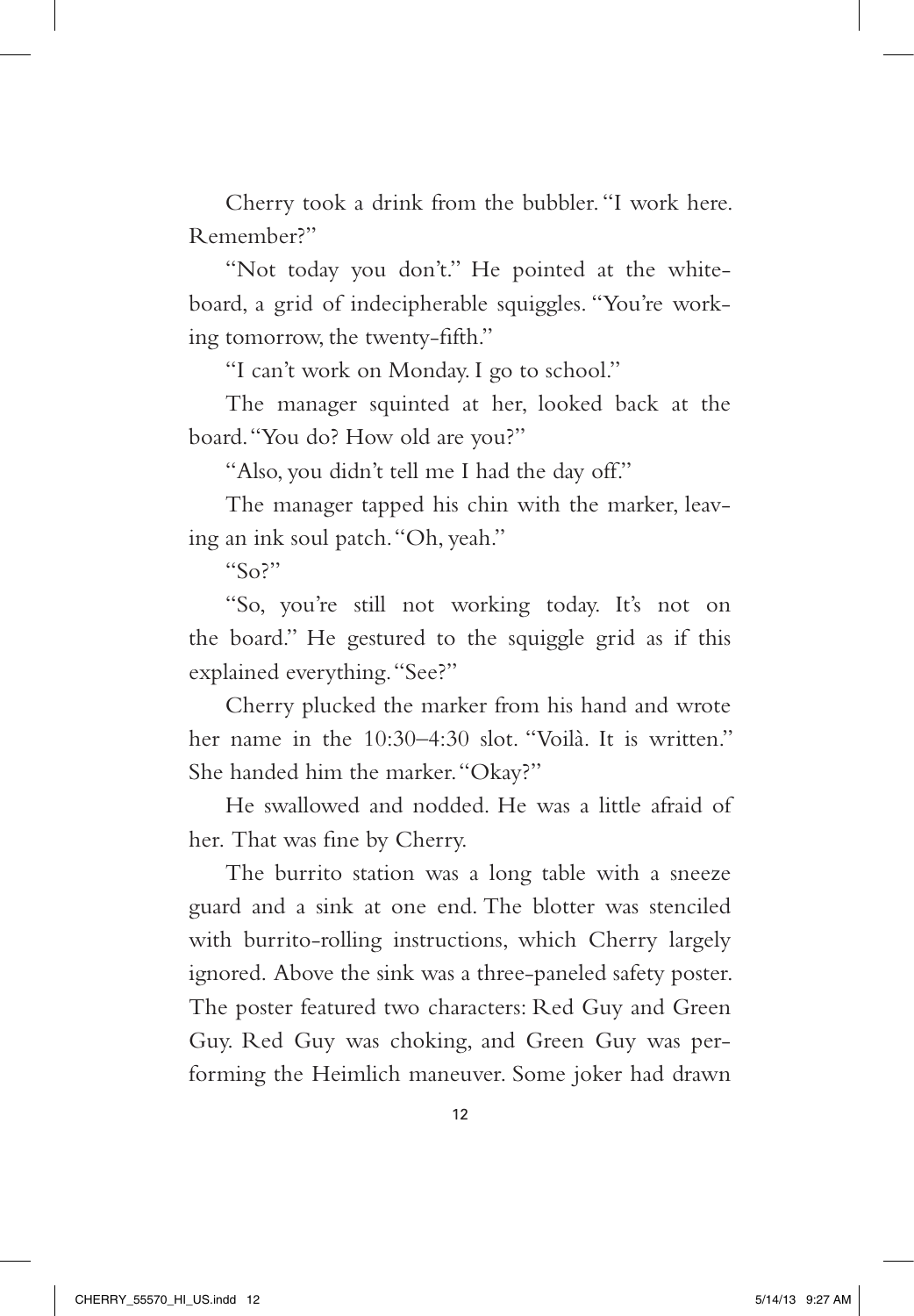a fourth panel in which Red and Green were smoking cigarettes, like they'd just had sex. The poster *did* look dirty. Once you saw it, you couldn't unsee it. Though in Cherry's version, Red Guy was a skinny burrito roller with her hair dyed blond, and Green Guy wasn't green at all, but coffee colored, with a leaf-rustle voice and warm, soft hands.

Working the register was Ned, a boy Cherry knew from school. Kids called him Ned the Sped because he took special ed classes. Cherry and Ned were Speds together until eighth grade, when Cherry had graduated to Below Average while Ned stayed Way Below Average. Cherry just called him Ned. When you took special ed, you called *yourself* a Sped. You didn't need reminding.

The morning passed. The lunch rush came and went. Cherry reheated her twentieth package of Zesty Amp-inadas. Ned was picking his nose when two girls approached the register. They weren't local. Their fancy clothes were from catalogs with deck chairs and sailboats: visors and white polo shirts and bug-eye sunglasses that hid their features. They were probably wearing highheeled sandals. Cherry pretended to need something under the counter and checked.

Yup.

Nobody dressed like that in Aubrey, not even in the nicer parts.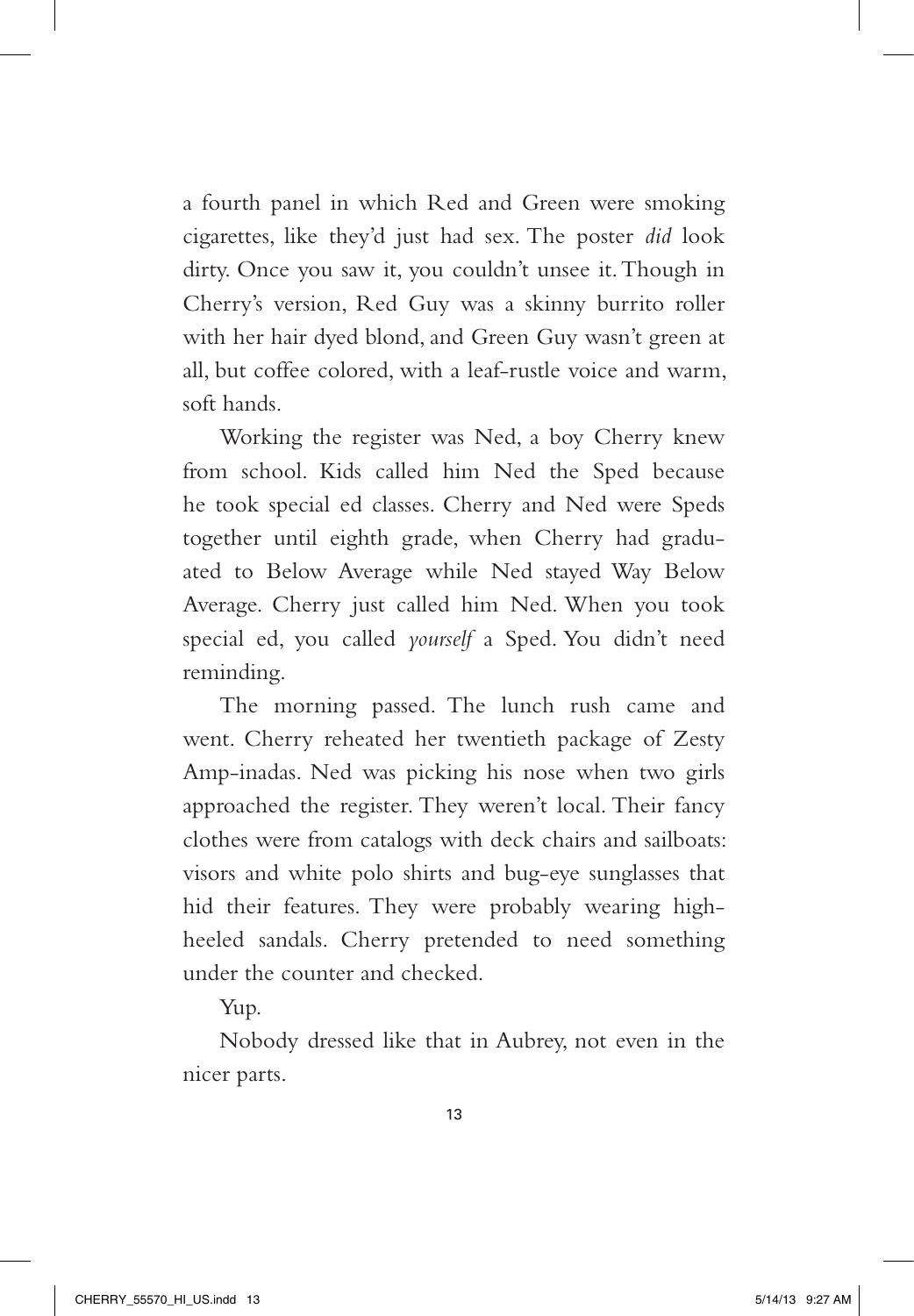The girls read the menu, the dark-haired one tapping her chin. Her blond friend's lips kinked at the end in a perma-grimace. The bitchy blonde mumbled something, and the pretty brunette giggled.

"Hush, Span. Not everything can be Nobu."

She had a British accent. Because, of course.

Ned cleared his throat. "Howdy and welcome to Burrito Barn. Would you like to try our Border Burrito with Chimmi-Salsa Tater Stackers?"

The dark-haired girl gave Ned a megawatt smile that made her look somehow familiar, though maybe it was only that all rich people looked like they came from the same crystalline gene pool.

"Two . . . Win-Chiladas," she read from the menu, her accent making the ridiculous words sound sophisticated. "And Perrier."

"Who?" said Ned.

"We don't have Perrier. Just soda," Cherry said with her best customer-service smile. "I recommend cherry. It's my favorite."

The brunette smiled back. "Two cherry colas, then."

The blonde made a face like she was choking something back.

 Cherry rolled the Win-Chiladas, and the girls took a corner table. Ned stared at them.

"How's the view?"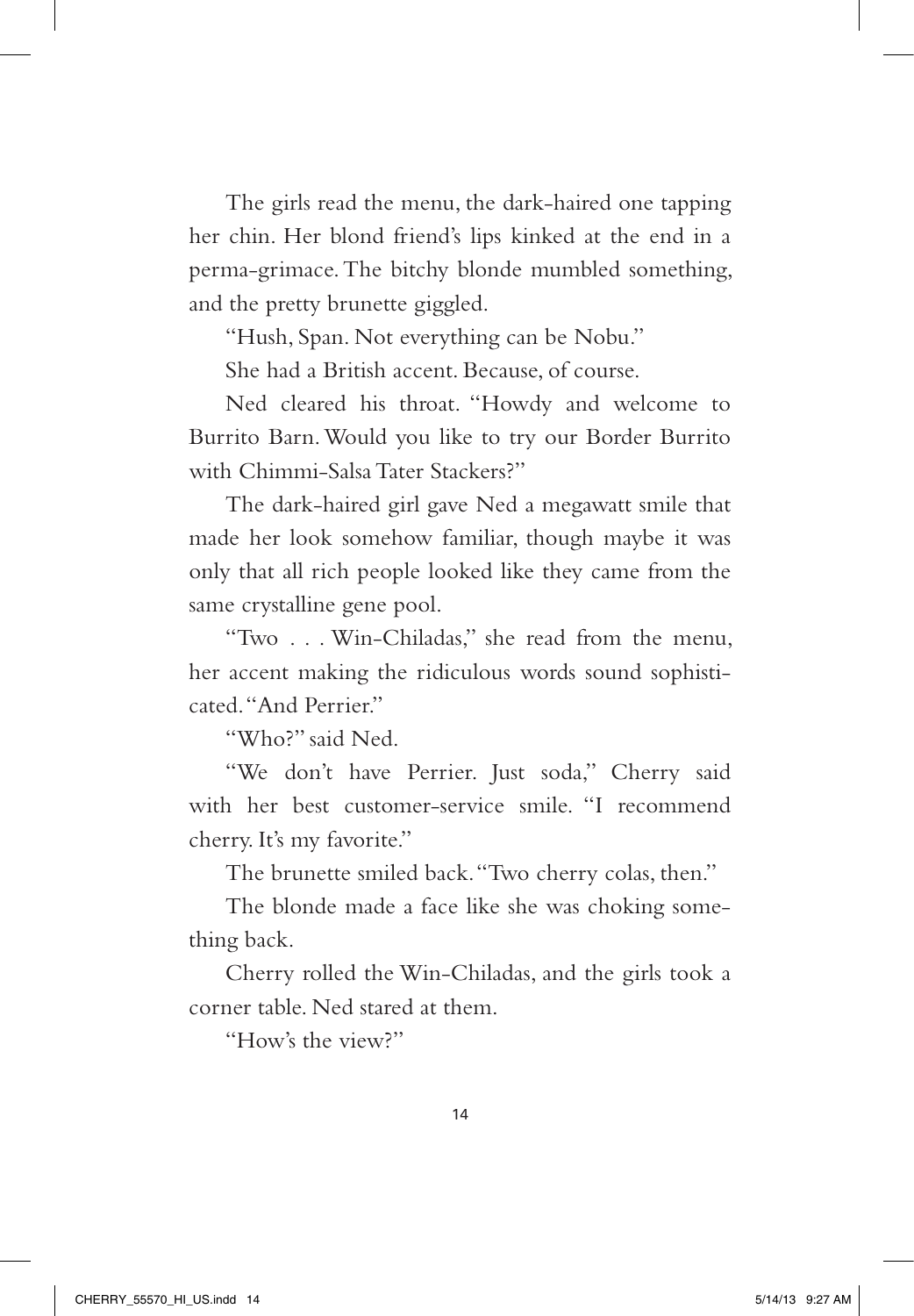"I'm pretty sure she's famous," said Ned.

"How can you tell?"

"Famous people wear sunglasses inside."

"Oh, yeah. Good point."

It was the typical midafternoon lull. Standing still drove her ape-shit bonkers, so she wiped down her station and worked to unclog the finicky soda fountain. Her mind wandered as she worked, drifting back to her poster fantasy. The coffee-colored hands had unfastened her bra (and here was where *real* imagination took over; Cherry was seven-tenths a virgin) and were working their way south when a noise yanked her out of the daydream.

Someone was screaming. The bitchy blonde jumped to her feet. Necks swiveled. The other girl, the brunette, was doubled over like she was laughing, but no sound escaped her throat. She clawed at her collar, clutching her neck in the international sign for *Help me, I'm dying.*

Burrito Barn was frozen. The patrons, the manager with his mop, Ned the Sped mouth-breathing at the register — everyone stood stock-still, staring at the choking woman like she was doing performance art.

*They can't move,* Cherry thought.

*They can't move.*

*I can move.*

She dropped her rag, ran one-two-three steps to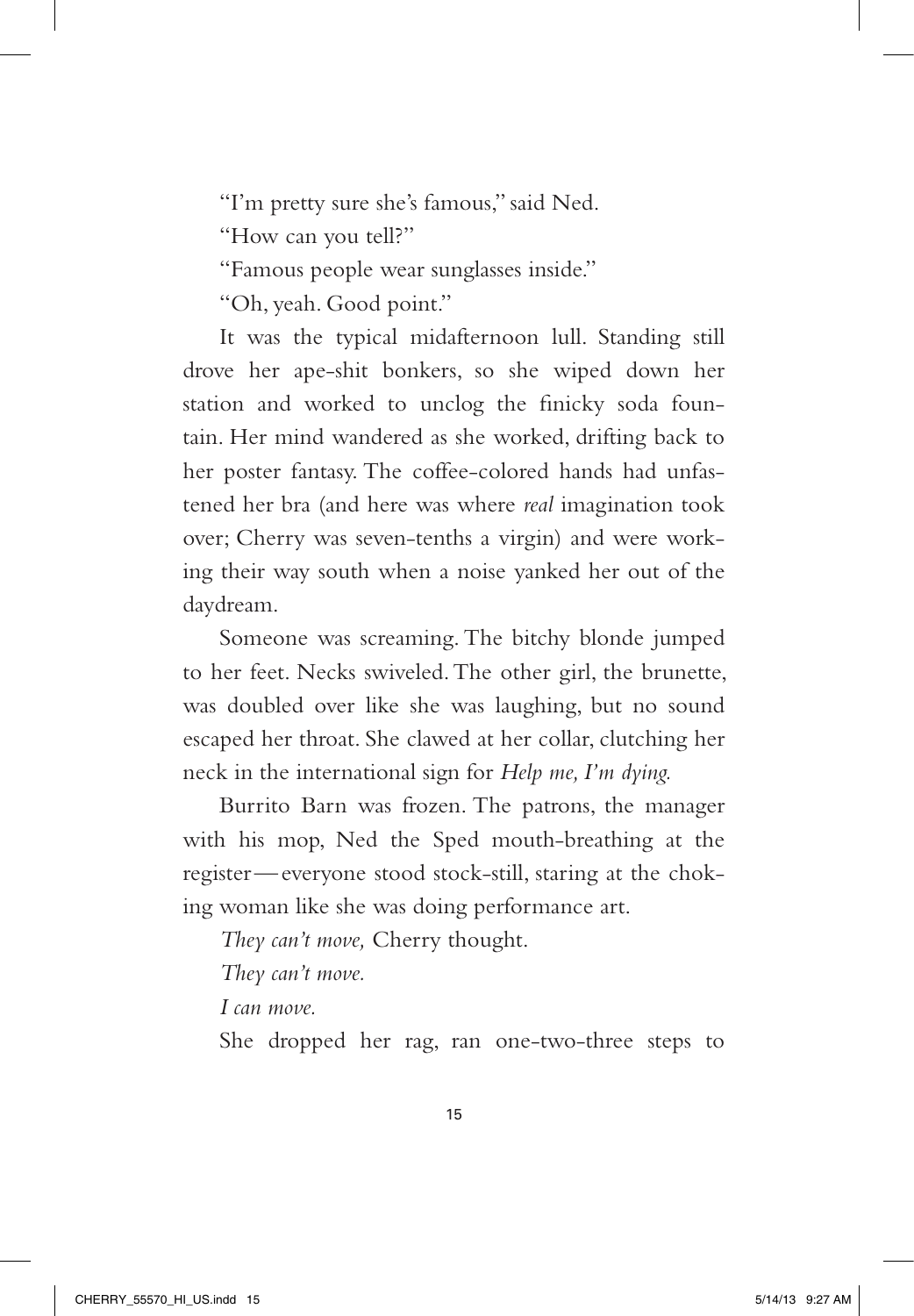the counter; she swung her legs up and over, and then another four strides across the dining-room linoleum, slipping once on the spilled cola. The choking girl's face had turned lavender, not red like the poster. Cherry slipped her arms under the girl's and heaved. She folded her hands into a big fist and punched *in and up, in and up,* just like the poster said. The girl's visor had fallen off, and Cherry could see the dark swirl of hair and the pale scalp underneath.

With a wet, thick hack, something popped out. The girl held her hands to her mouth and caught the gummy brown obstruction. Cherry helped her to a chair and knelt in front of her. Color was returning to her face. Damp hair clung to her cheeks and forehead. All the beauty had been squeezed out of her.

"You okay?" Cherry said.

The girl nodded, clutching the obstruction to her chest like something precious. Her eyes, tearful and bloodshot, fell to Cherry's name tag.

"Cherry?" she wheezed, her voice the texture of powdered soap.

"That's me."

The paralysis in the room was broken. The girl's friend rushed to her side, weeping, kissing her forehead. They hugged each other. A sound like rain filled Cherry's ears.

Applause.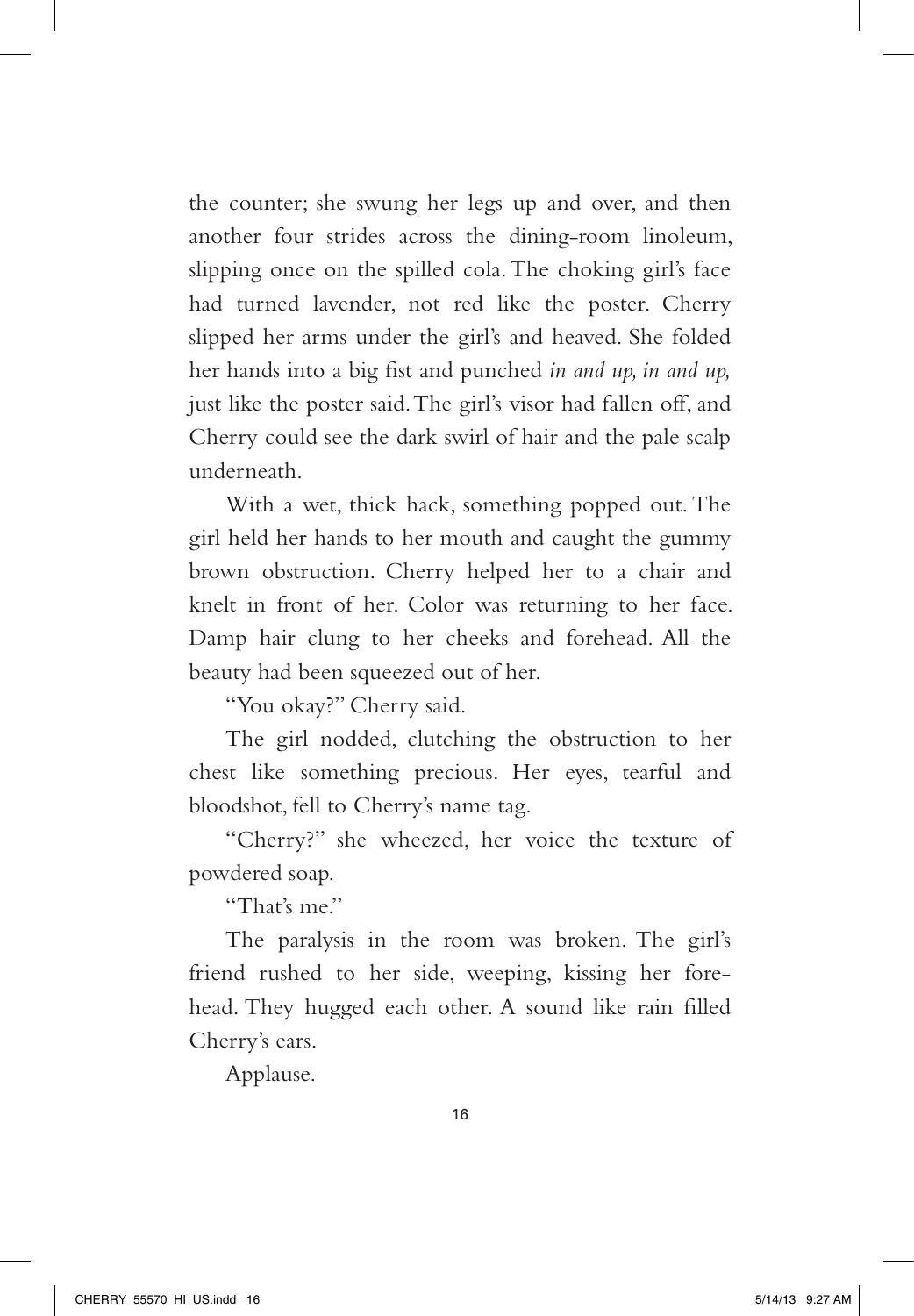Cherry wandered, dazed, back to her burrito station. People clapped her on the back. Her manager appeared — he'd lost his visor, too — and took her by the shoulders. Cherry felt herself ushered into the back room, a fog filling her brain like steam from the morning's shower. She couldn't think. She wasn't sure she could breathe.

"Holy shit, holy shit." The manager literally jumped up and down. He locked the break-room door. "Oh, my God. I need to call the cops. No! The paper! No, fuck the paper. I'm calling *People* magazine."

"I need some water," Cherry said. The room was spinning much more than usual.

" Cherry, snap out of it. Don't you realize what you've done?"

"Huh?"

"That was Ardelia Deen!" the manager said. "You just saved a movie star!"

You searched for Ardelia Deen.

Related searches: Arden Deen, Lucifer Deen, Maxwell Silver, Cyrus Dar, Cynthia Sundae.

#### **Ardelia Deen**

**Born:** January 1, 1989, London, England, UK more >>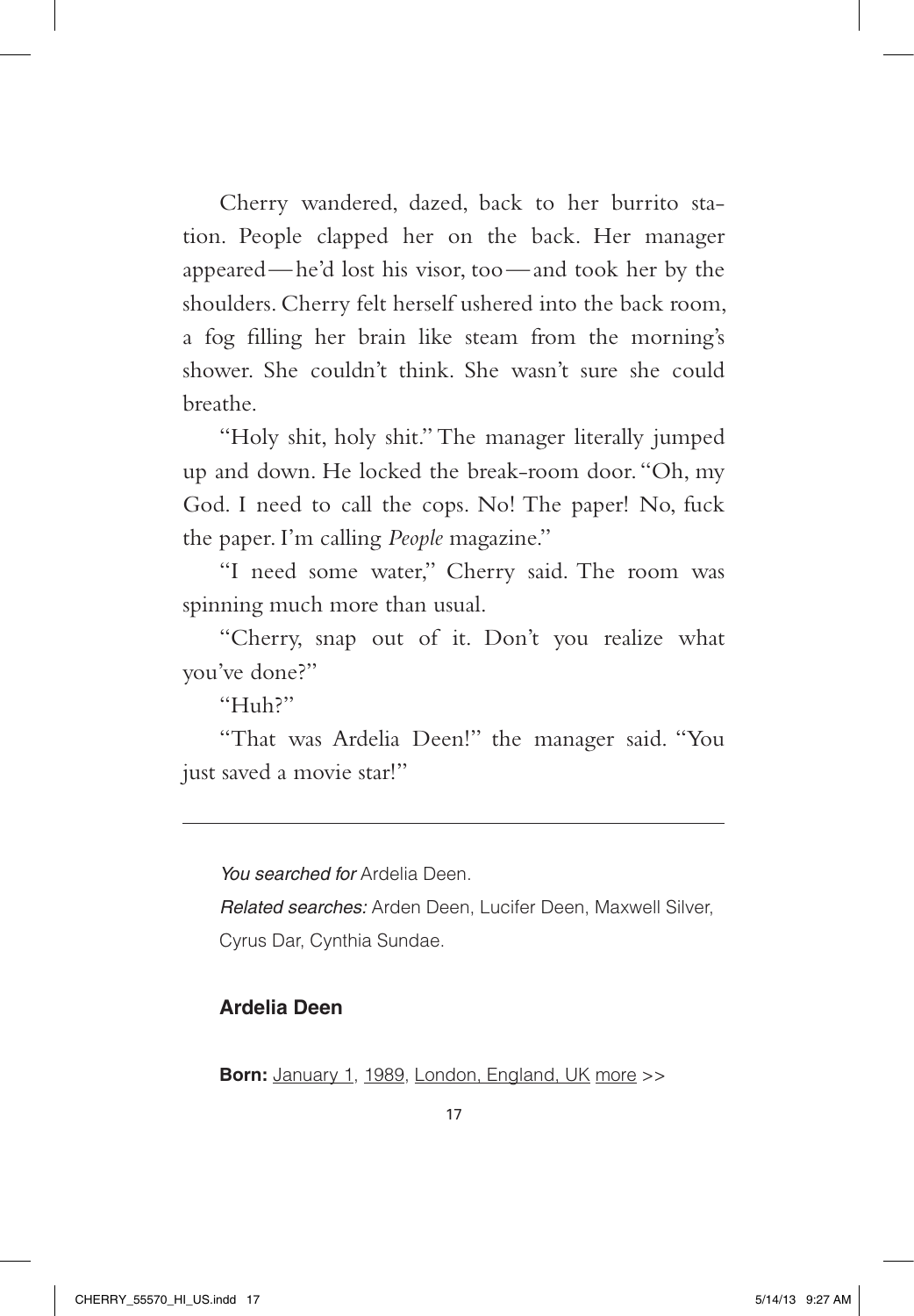#### **Mini-biography:**

Ardelia Deen, daughter of acclaimed film director Arden Deen ( 1954–), made her cinematic debut at the young age of . . . more >>

#### **Trivia:**

An amateur architecture historian, Deen has published several academic papers on Edwardian mansions . . . more >>

**Up 71%** in popularity this week.

#### **Awards:**

Nominated for 2 Golden Globes. Another 15 wins & 24 nominations . . . more >>

Ardelia Deen and Maxwell Silver slated for remake of 1961's Alive and Unmarried, to film in Massachusetts (From Retrovid.com, February 1, 2013, 2:02 PM, PDT) Cyrus Dar discusses his torrid affair with costar Ardelia Deen (From Filmgasm, January 21, 2013, 2:58 PM, PDT)

#### **Filmography:**

1. Alive and Unmarried: The Stewart Cane Story (2014) (in production) . . . Olive Aubrey 2. Lady of the House (2012) . . . Jane Austen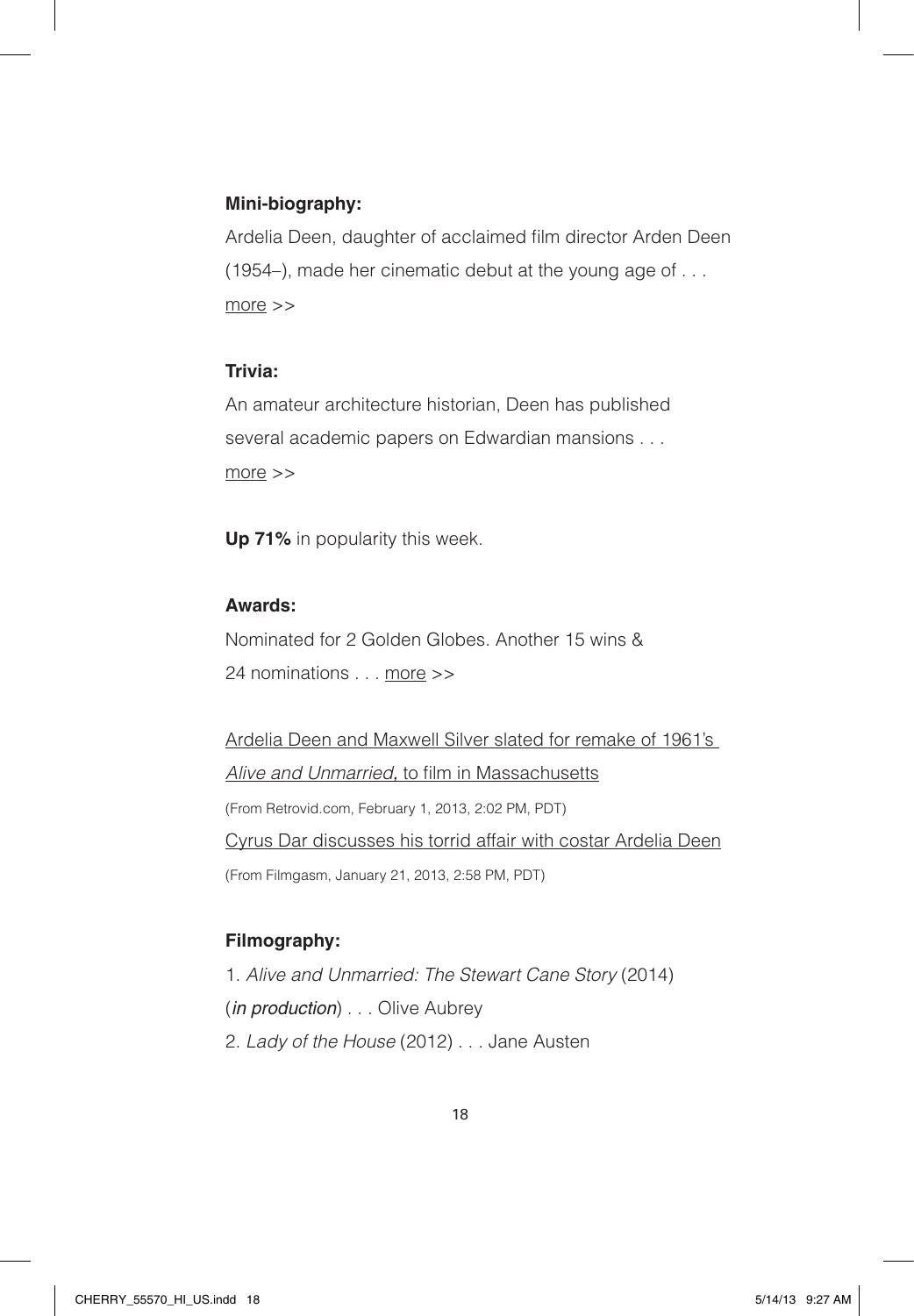3. Cinema Royalty: Arden Deen's Family of Stars (2007) . . . Herself

4. Low in the Morning (2006) . . . Hazel Low, age 14; age 16

5. Red Shift (2003) . . . Ruby Blue

6. The Rented Girl (1997) . . . Rachel Spatz; Rebecca Spatz

You searched for Cherry Kerrigan. Your search yielded no matches. Did you mean cherry cola?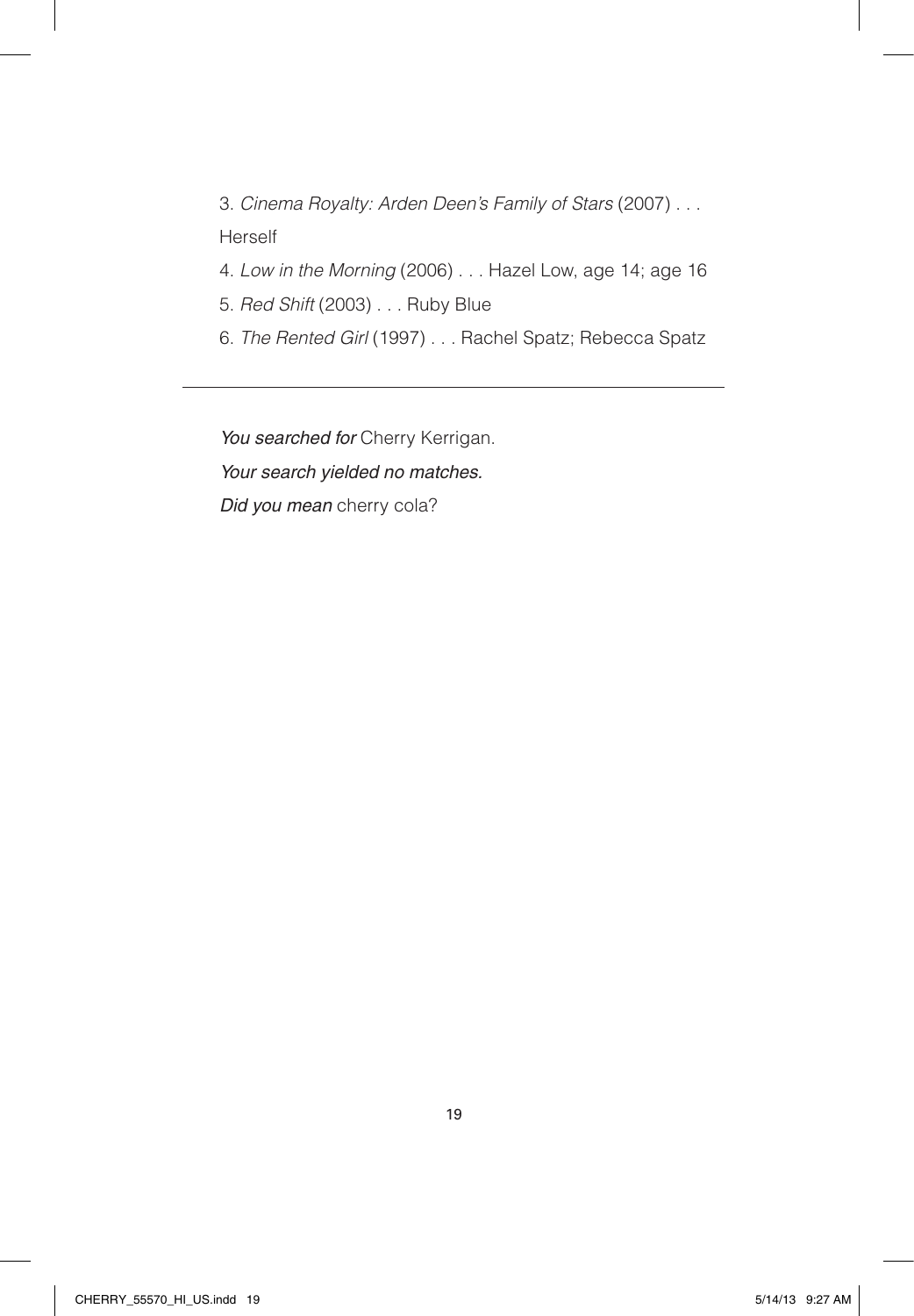### Chapter Three You're Blowing Up

Burrito Barn was like a crime scene with no victim. News vans clogged the parking lot, stacked bumper to bumper along Hope Ave., a forest of satellite dishes rising over the treetops. On the ground, crews reported within earshot of each other:

"No news yet whether Ms. Deen survived the attack . . ."

". . . largely due to unsanitary eating conditions . . ."

". . . was saved by local high-schooler Alice Kerrigan . . ."

Yokels strained against police tape, while the cops crooked their fingers in their belts and everyone craned to catch a glimpse of Keira Knightley or Nicole Richie or whoever it was (reports varied). Other onlookers were gossip fiends who'd seen the news on Twitter and rushed over.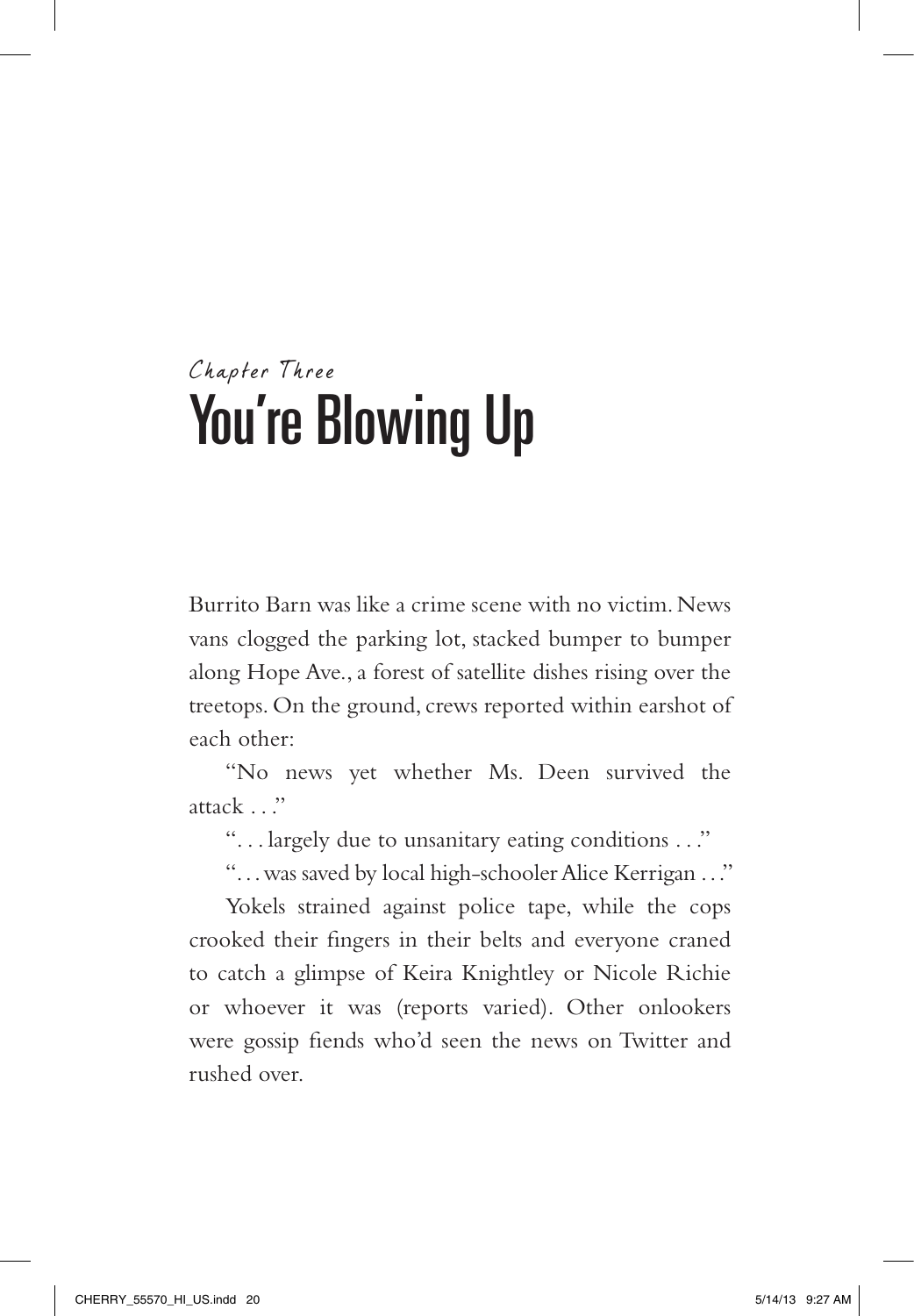# Burrito Barn was trending.

**Squawker** Squawker Magazine 2 min ago @thereal ArdeliaDeen suffered from an obstructed windpipe, sources confirming she is okay guys! # Ardelia Deen

**CelebsTalker** Stan McDonald 4 min ago @thereal ArdeliaDeen saves local girl from choking at some barn! http://brd.ly/6B04R

**ardentforardelia** Nicole 12 min ago @thereal ArdeliaDeen is dead??? Someone please confirm! #panicked #sayitaintso!

**shutthefunkup** Olivia Fenchetti 17 min ago Pic of # Burrito Barn parking lot. Craziness! Anyone else hear @therealArdeliaDeen was saved by @ CherrySmack? #IKnowHer! twittpic.com/6mD4s

Ardelia and her blond friend had vanished, escaping in a little Italian sports car just before the press arrived. The manager was more than eager to give his statement, but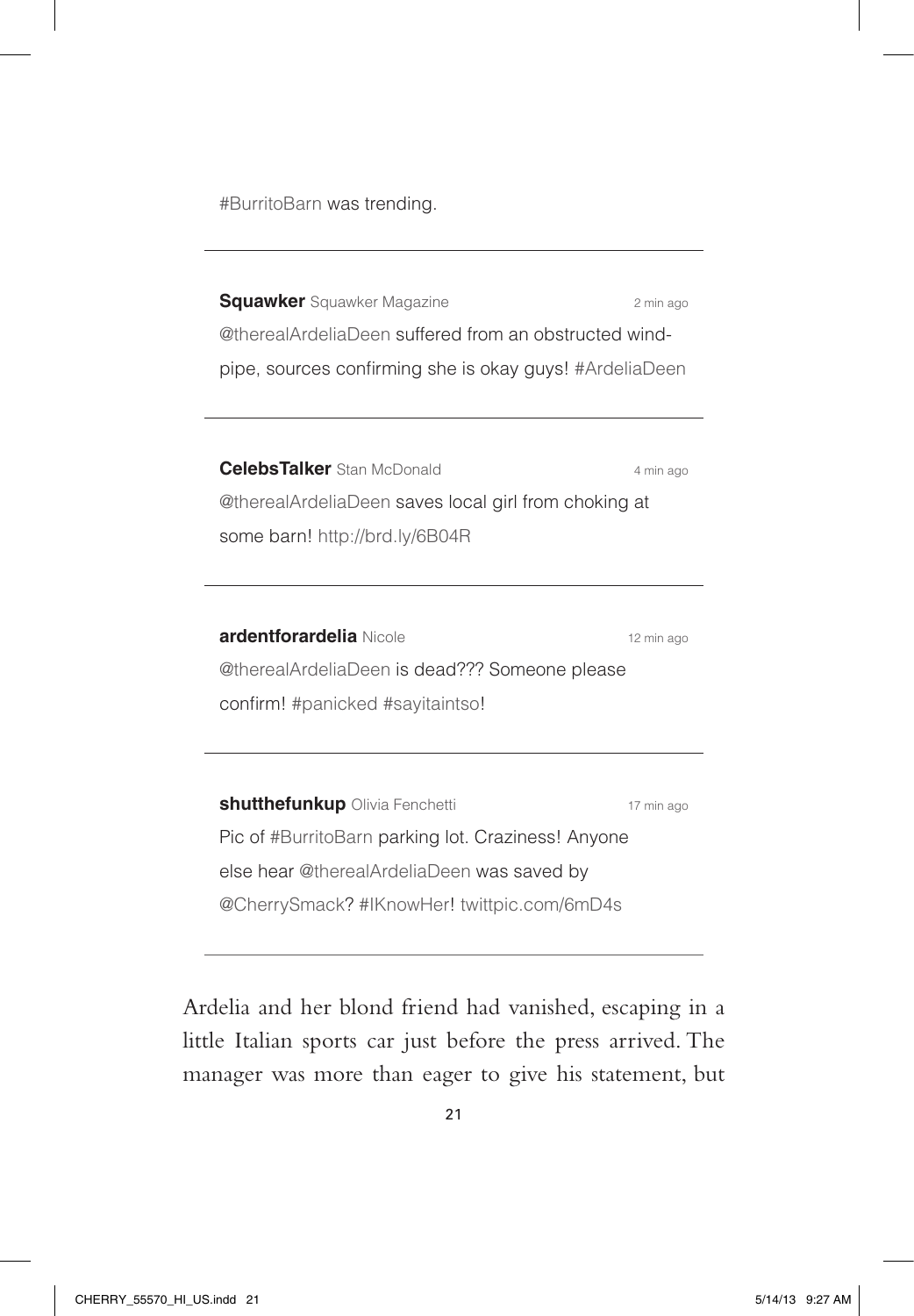no one cared what he had to say. Cherry, on the other hand, was cornered in the break room by half a dozen news crews. The reporters were packed shoulder to shoulder pad in the tiny room. The cameramen stood just behind, like a second layer of shark's teeth, squinting into viewfinders. The sound guys were at the back, balancing fuzzy boom mikes that bumped against the ceiling, making headphones squeal. The wall of plastic, paisley, and heavily made-up faces formed an advancing semicircle around Cherry. Now she understood why they were called the *press.*

"What went through your mind when you saw that Ms. Deen couldn't breathe?" a woman in a neckerchief asked.

Cherry took a breath and tried to gather her thoughts. There weren't many to gather. Her brain felt emptied. Was this really happening? No, obviously not.

"I think it was, *That woman can't breathe,*" she replied. A cameraman chuckled. She hadn't meant to be funny. "Are you a big fan of Ms. Deen's?"

Cherry shrugged. "Not really."

She judged from their expressions this wasn't the answer they expected or wanted. "My brother's obsessed with her, though. He's got a poster of her above his bed."

More laughter from the camera guys. This time even some of the reporters smiled.

"Which poster?" a girl in a Freaktallica T-shirt asked, holding out her mini-recorder.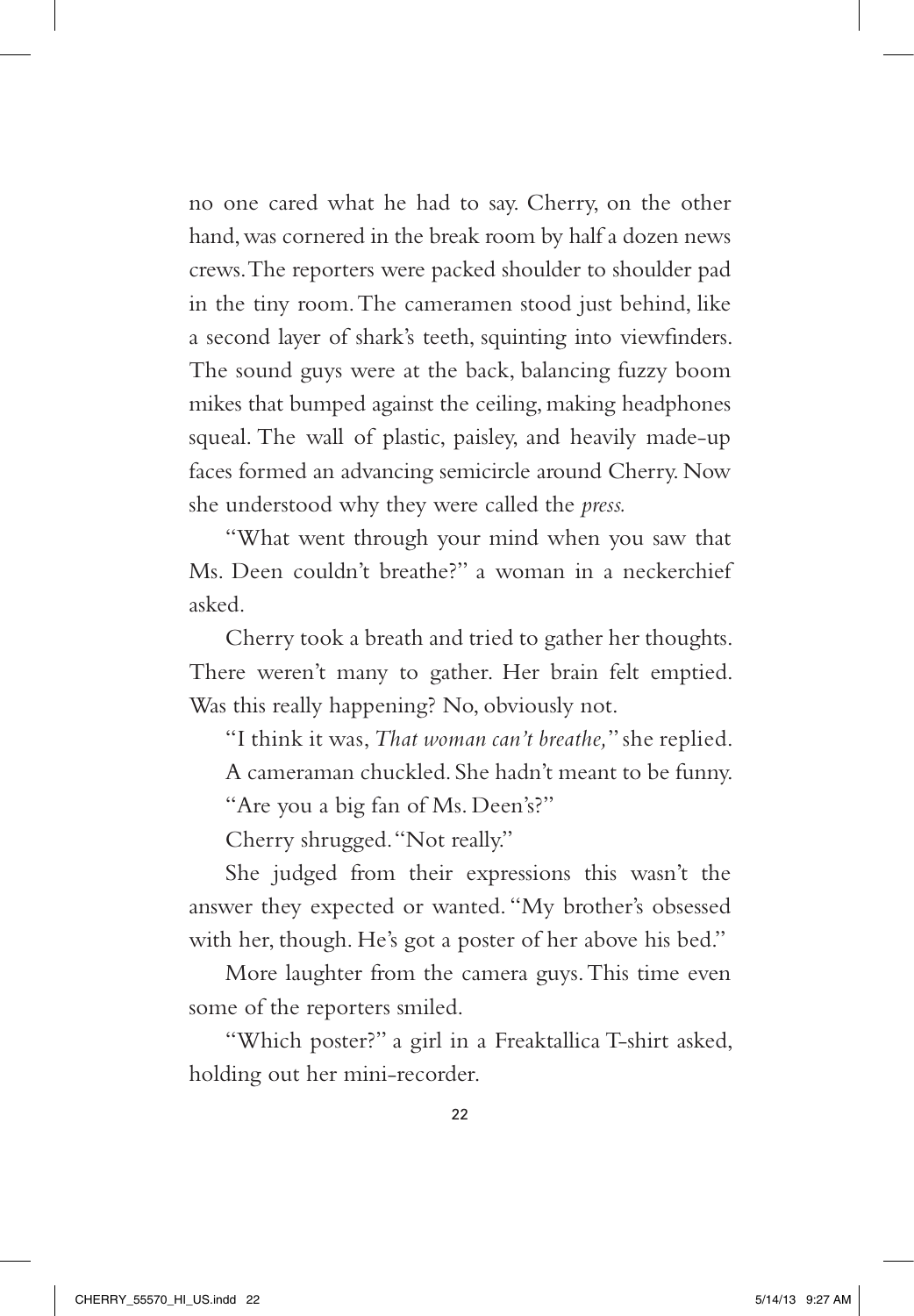"What's the one where she plays Jane Austen and hunts vampires?" Cherry asked.

*"Lady of the House,"* everyone seemed to say in unison.

A few of the reporters chuckled this time. The bored newspaper guys glanced up, pens poised.

"Yeah, that's the one," said Cherry. "She's in that white nightgown and holding the bloody stake. The movie was okay. I heard the book sucked, though."

"Were you excited to meet a celebrity?" the local news lady asked, inching forward.

"No," said Cherry. "I mean, I dunno. I didn't really know who she was. I just thought she was some hot chick in a polo shirt who didn't know how to chew her food."

This time, they *all* laughed.

"So, you didn't recognize Ms. Deen when she entered?"

"No, but I knew she was rich."

"How's that?"

"Her clothes are from Star and Liberty," Cherry said. "We don't really have swanky shit like that in Aubrey." She winced. "Shit. Can I say 'shit'?"

"Sure!" said the girl from TMZ.

"We can edit it out," said the Worcester Cable News guy.

"You seem pretty unimpressed with celebrity," the  *Boston Globe* man said.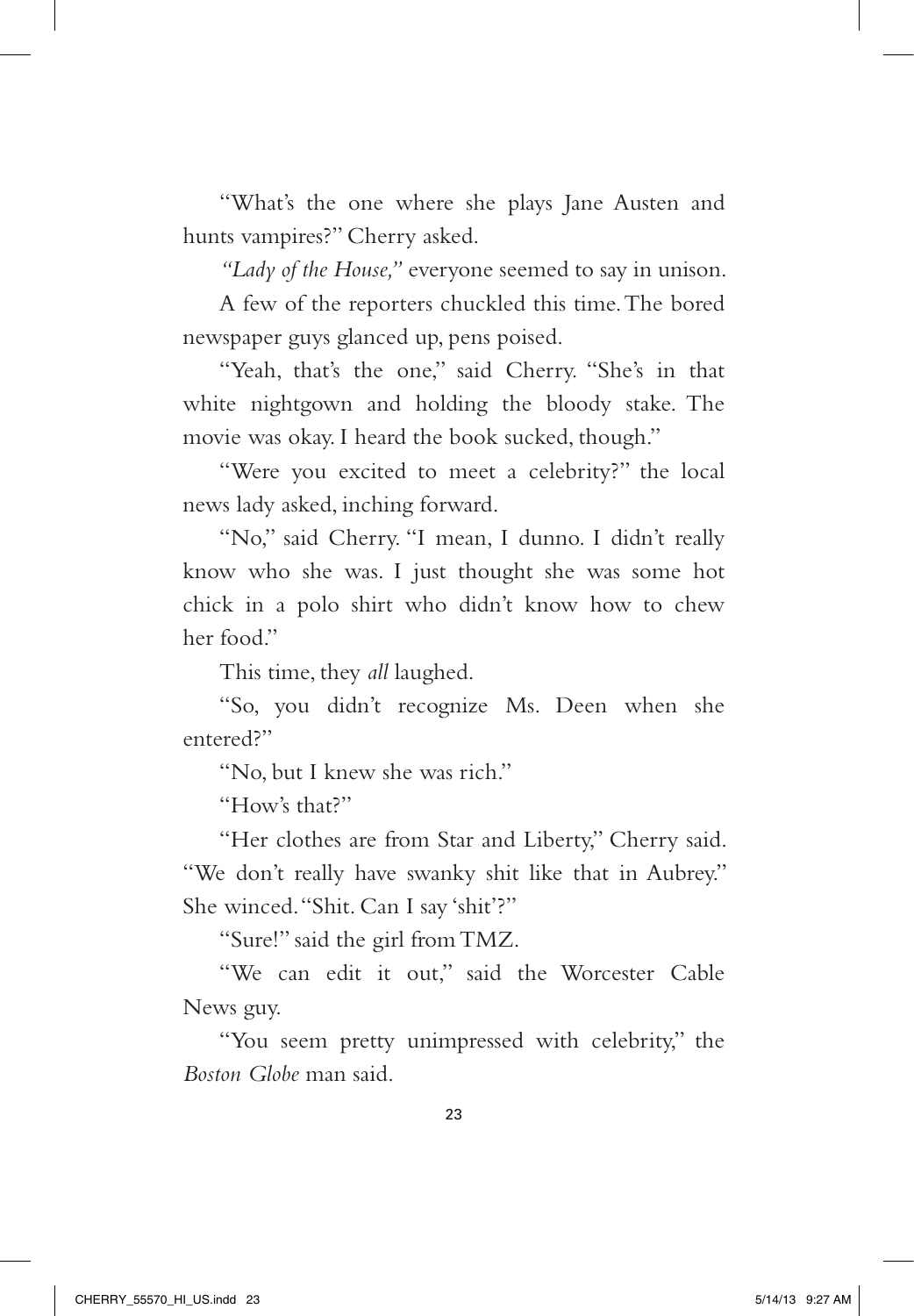"I don't know," said Cherry. "I never met a celebrity before."

"So, how does it feel?"

She thought about it, searching for something profound. "She's so . . . small. She looks big on-screen, you know? Not *fat* just . . . like a *giant.* And in reality she's this tiny person. I mean, I could wrap my arms around her twice."

"Are you worried that Ms. Deen has an eating disorder?"

" Could this incident be related to bulimia?"

"Why do you think Hollywood is so obsessed with body-image issues?"

"Whoa!" Cherry put out her palms. "I just said the bitch was fit. I don't know if she's anorexic or whatever. In fact, she ordered some pretty fatty food, so . . ."

"I love it!" someone said.

"I have a question," a woman in no-nonsense glasses asked. "The restaurant was full of people, and by all accounts you were the farthest from Ms. Deen."

"Yeah," said Cherry. "That's right."

"Why do you think *you* ran to her aid, and no one else did?"

The room got very quiet, and for the first time Cherry was aware, *really* aware, that she was talking to an audience of millions, to more people than she had ever or would ever meet in a lifetime.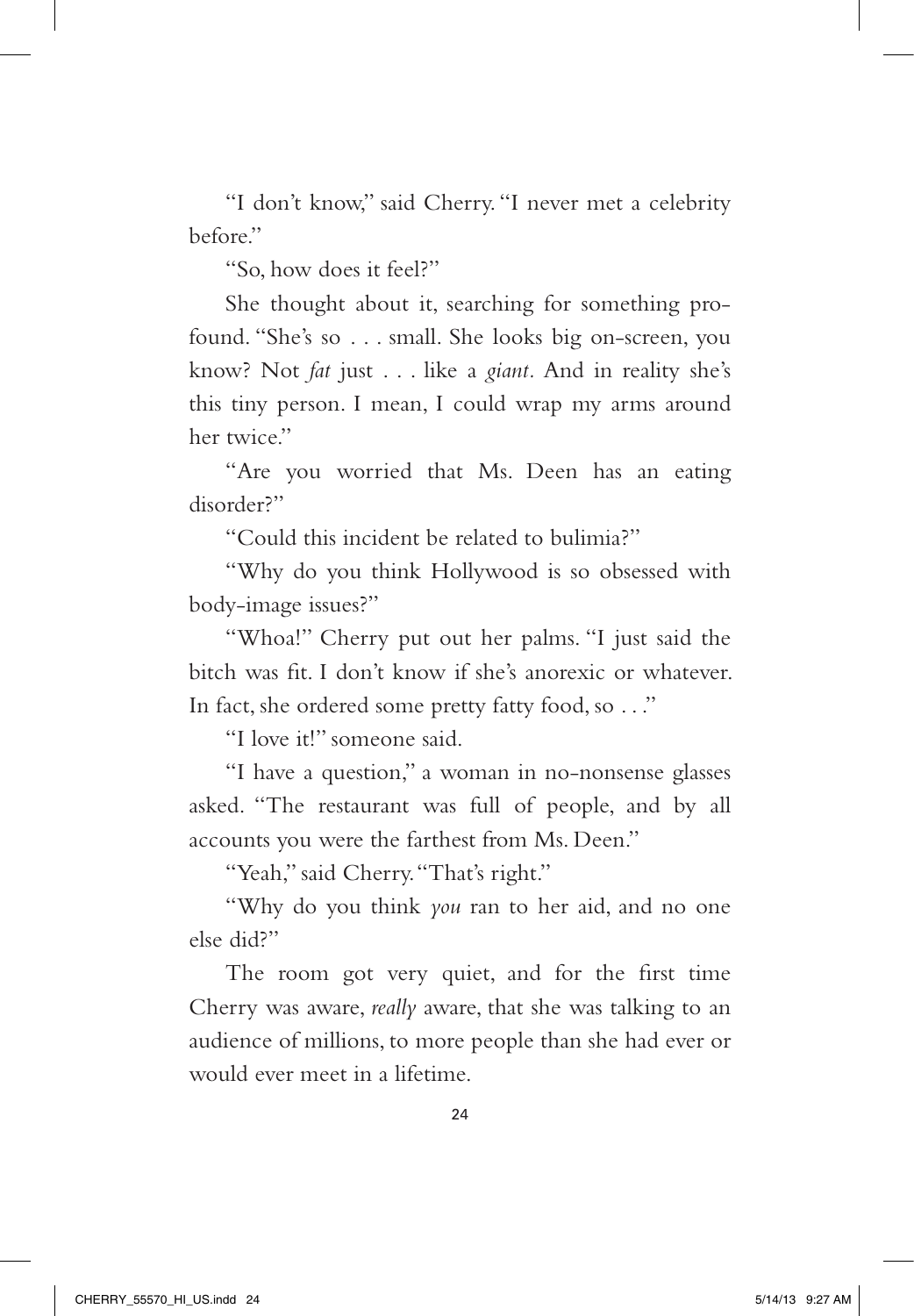"I guess it's because most people, when something goes wrong, they think about what to do," said Cherry.

"And you knew what to do?" someone offered.

"No," said Cherry. "I just don't think."

"Amazing," someone said. "This is way better than Christina's leaked photos."

More questions. More photos. She felt faint. She was going to go down like a prizefighter if they didn't give her some air. They loved her, they couldn't get enough of her, but Cherry'd had more than enough of them. Finally she said she had to pee and locked herself in the bathroom. There was a skinny window near the ceiling. It took a few attempts, but soon she was able to squirm through the small gap and out into the alley behind Burrito Barn. She dropped to the pavement, her top streaked with grease and grit from the windowsill.

Ned was there, smoking a cigarette.

"What's wrong with the door?" he asked.

" Those fuckers don't know when to quit." Ned offered her the smoke. She shook her head. "See ya, Ned."

She started down the alley, but Ned stopped her.

"You wanna go the back way." He nodded over his shoulder. "There're still a bunch of news guys in the parking lot."

Cherry smiled. "Thanks, Ned."

...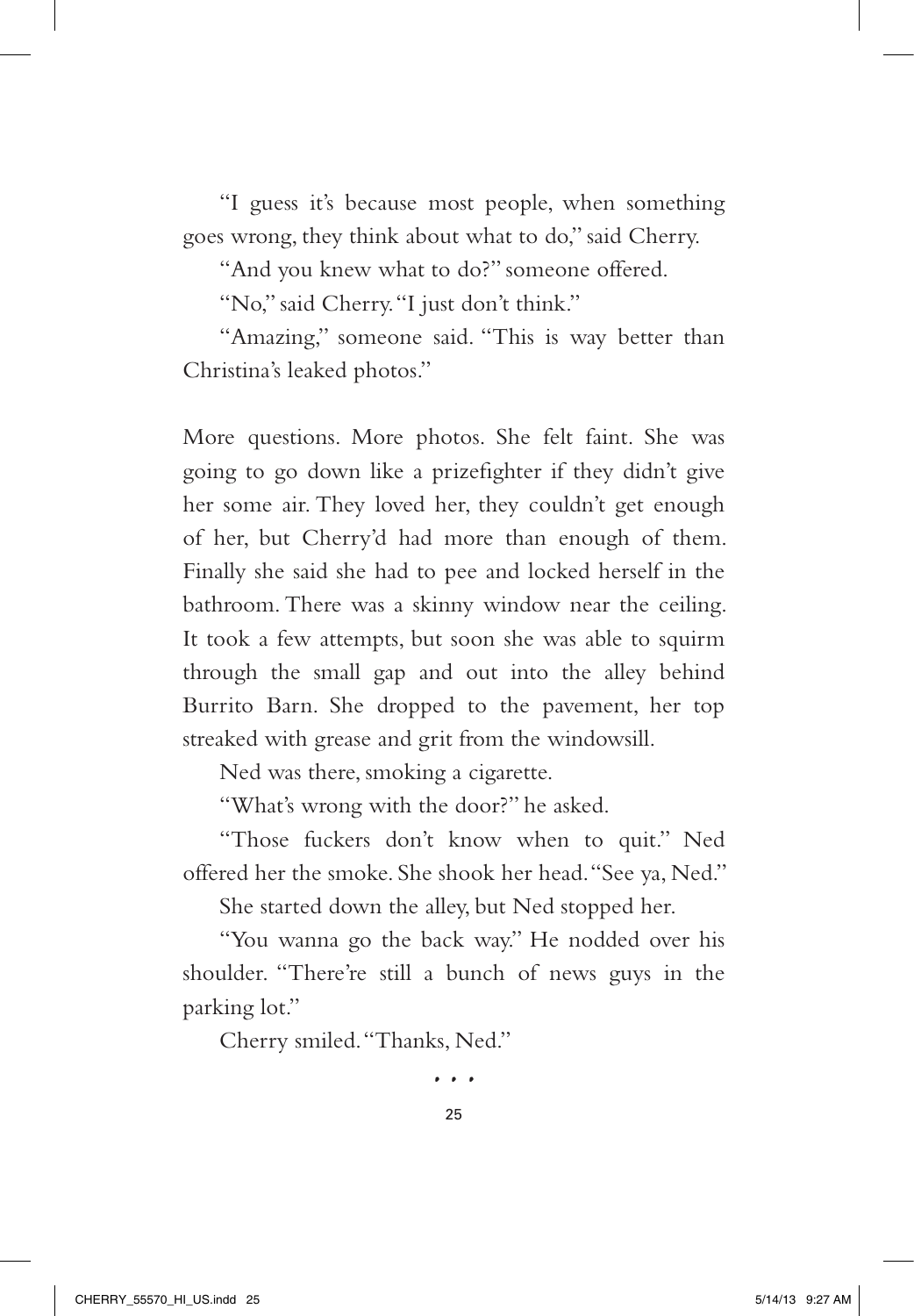She jogged up Hope Ave., a crazy girl with wild hair in a filthy Burrito Barn uniform. She was halfway home when her brother's tricked-out Dubber came over the ridge. She flagged him down.

"I was just coming to get you."

She slid into the passenger seat. "Work let out early. On account of extreme craziness."

"Holy shit, so it's true?" Stew showed her his cell phone, a text from his latest girlfriend:

> Stewie ur sis saved Ardelia Deen from poisoning!

" Choking, actually."

"Damn."

He pulled into traffic, reaching across her lap for the glove compartment. Stew extracted a joint and lit up.

"You're kidding, right?"

Stew shrugged. "This is a *situation.* You want?"

"No." She waved the smoke away from her face.

"Okay, so, you gotta tell me."

"Tell you what?"

His voice was like a frog, smoke tumbling out with his words. "Are they real? Her tits?"

" Jesus, Stew!" She punched his arm, and the Dubber swerved a little.

"I'm just saying, when you did CPR or whatever,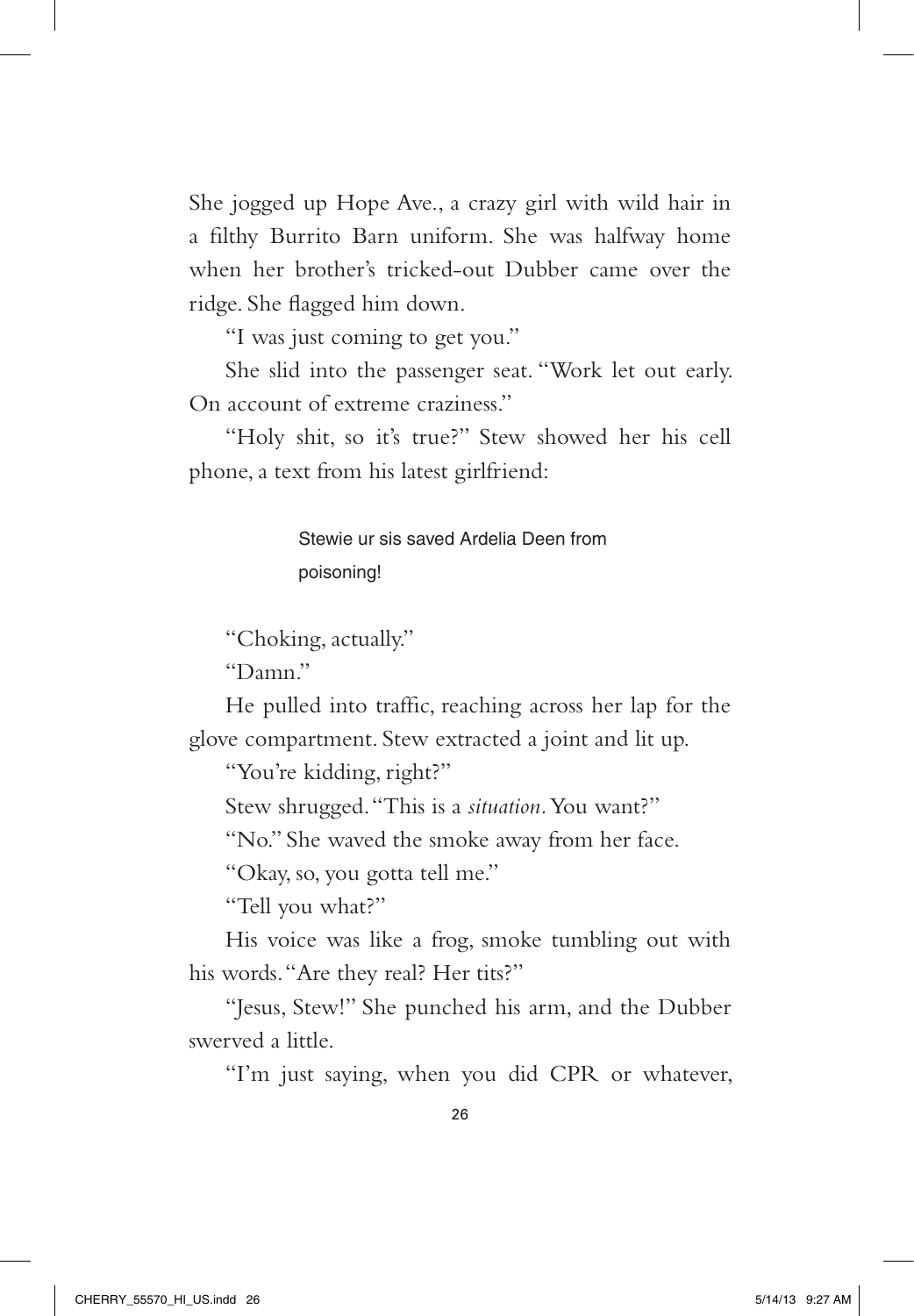you probably got a good feel. I mean, you're in the position to answer a question many a young man has pondered..."

"You are *such* a guy."

"That's what they tell me." Stew smiled around the joint in his lips.

"All right," said Cherry. "Yeah, they're real."

"Oh!" Stew let go of the wheel, throwing his hands up like he was on a roller coaster. "She noticed! I *knew* you were a lesbian!"

"You *fucker.*" She socked him again, plucked the joint from his fingertips, and flicked it out the window.

They were both laughing so hard, Stew had to pull over a block from their driveway, just so they could contain themselves.

Pop was MIA. Cherry and Stew booted up the family's HP. The dial-up buzzed and sang its weird music.

" Cherry, you are blowing up," said Stew.

It was true. Not only did she have 217 new friend requests, but her followers on Twitter had tripled. The YouTube video of her interview already had 127,000 views. Cherry read the comment stream:

LOL fucking hick Mrjazz 1 min ago don't be a hater dickhead shes sweet starcrusher45 1 min ago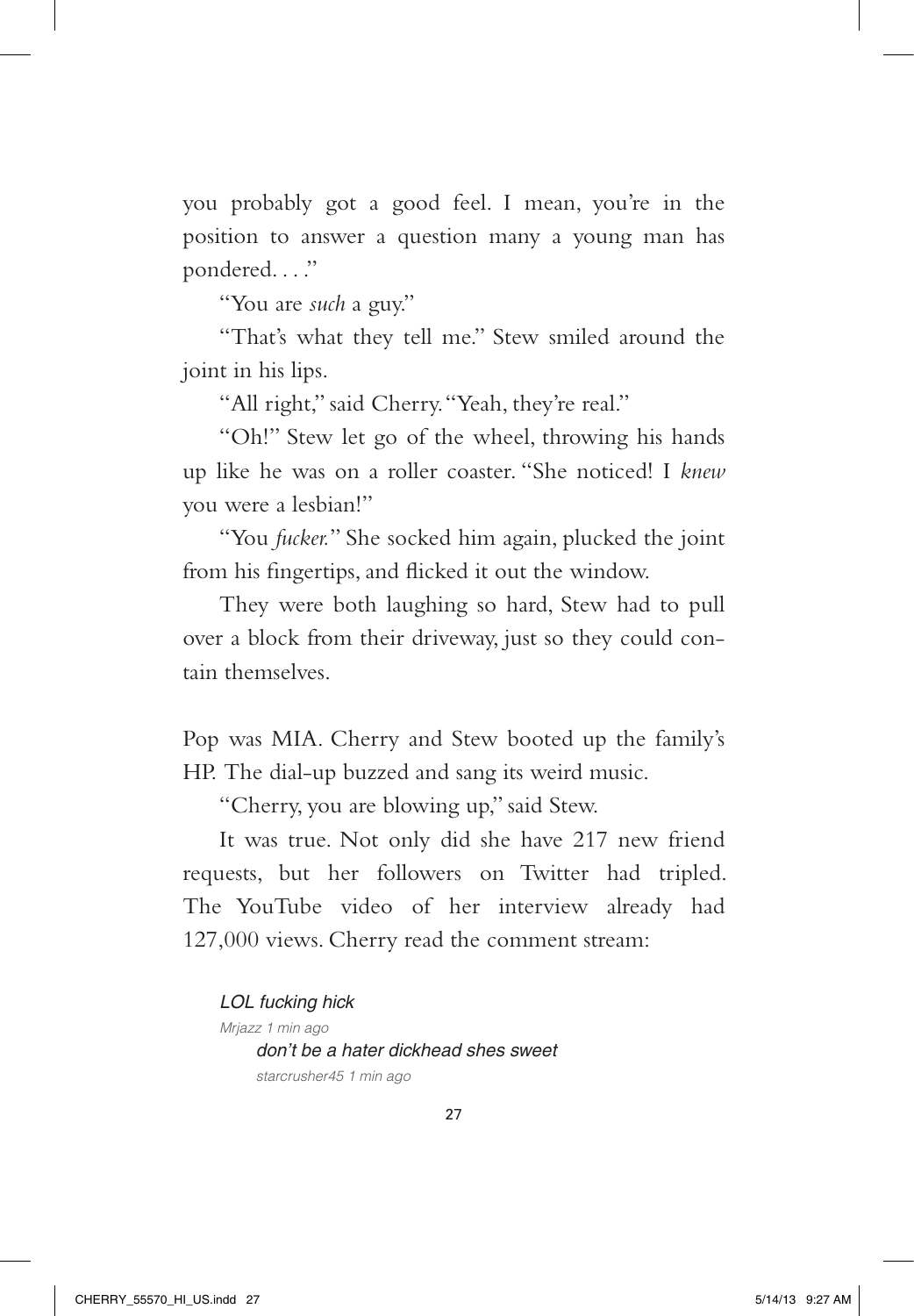#### WE LOVE YOU, CHERRY!

Believerbelieves 1 min ago

That girl is tooo skinny someone tell her to eat something stacKED27 1 min ago

Is anyone else fantasizing about her giving Ardelia the Heimlich maneuver?

FallGuy 1 min ago I am! anonymous 1 min ago

the squawker.com clip is higher rez check it out on myfeed ArdeliaTube 2 min ago

Squawker, TMZ, all the major celeb blogs were talking about her. The front page of Trip'd featured a publicity shot of Ardelia next to a photo of . . . *shit.*

"I look terrible!"

The photo they'd used was from the Burrito Barn break room. Cherry was sweat stained, pale, and haggard. It had been taken while Cherry was midsentence, mid blink, possibly mid-sneeze.

*" 'I just thought she was some hot chick in a polo shirt who*  didn't know how to chew her food,'" Stew read. "Did you really say that?"

"Jesus." Cherry gripped the sides of the monitor. "I sound like an idiot! It didn't sound that stupid when I said it."

" Check it out," said Stew. "You're even on Auto-Tune the News."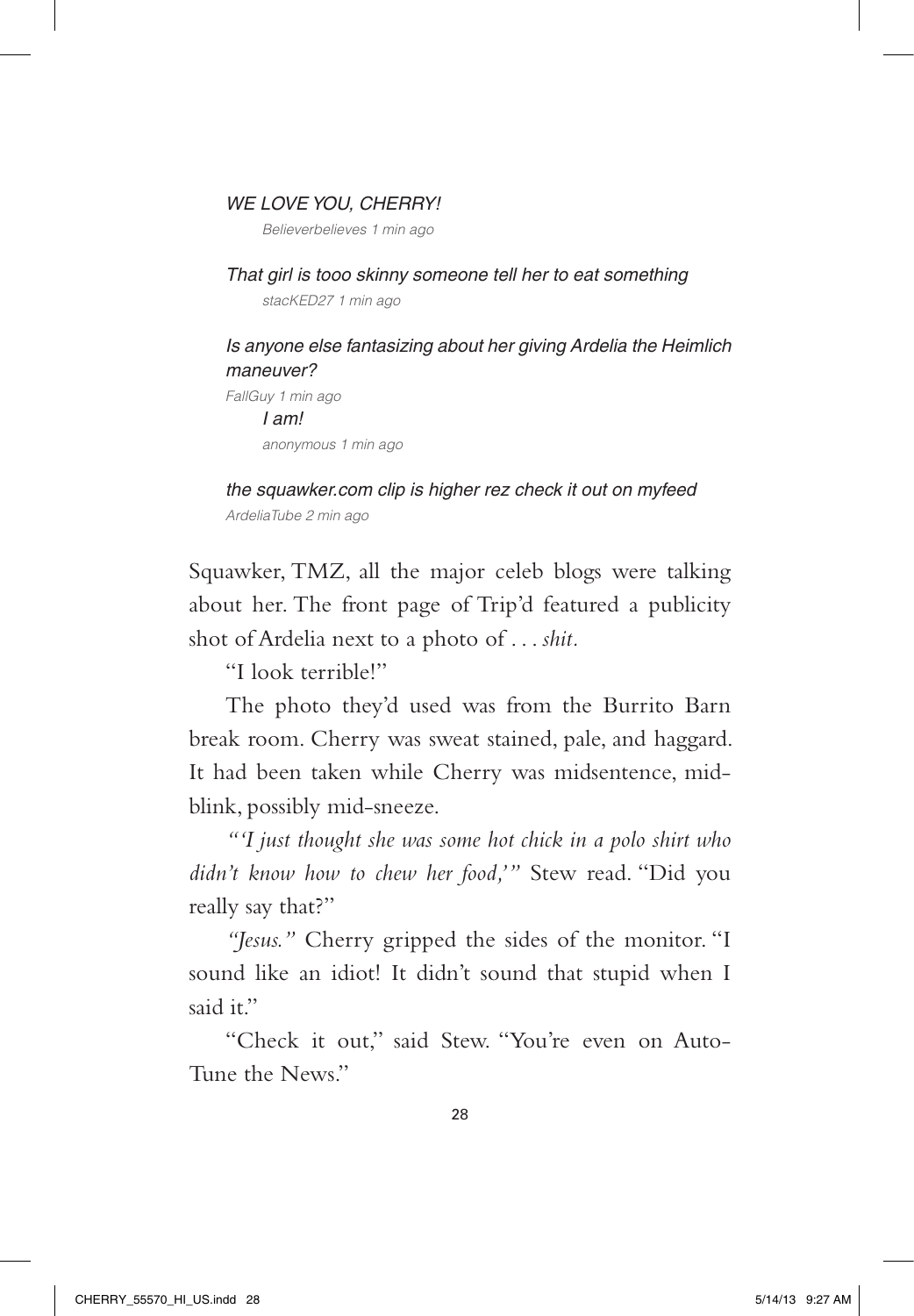"You're kidding me."

Someone had set a clip from Cherry's interview to music, editing her words together so it sounded like she was singing.

*"No, but I knew / I knew / I knew she was riiiiiich,"* the web Cherry sang. *"Shit! / Can I say 'shit'? / Well. / I knew she was riiiiich!"*

"My sister the meme," Stew said. "Also, thanks for mentioning the poster thing, asshole. You made me sound like a skeeve."

Cherry leaned her forehead against the desk. " Damn it. Why can't I just keep my mouth shut?"

"Maybe this is the reason." Stew brought up SweetWear.com, the design-your-own T-shirt site. Top rated was something called the Cherry Tee, a red-andblack tee with a message in white lettering over the outline of a cherry. It said:

i don't think.

" Fabulous," Cherry said. " Fucking. Fabulous."

"Where are you going?"

"Out," she said, unlocking the back door. "If Pop asks, I'm at Lucas's."